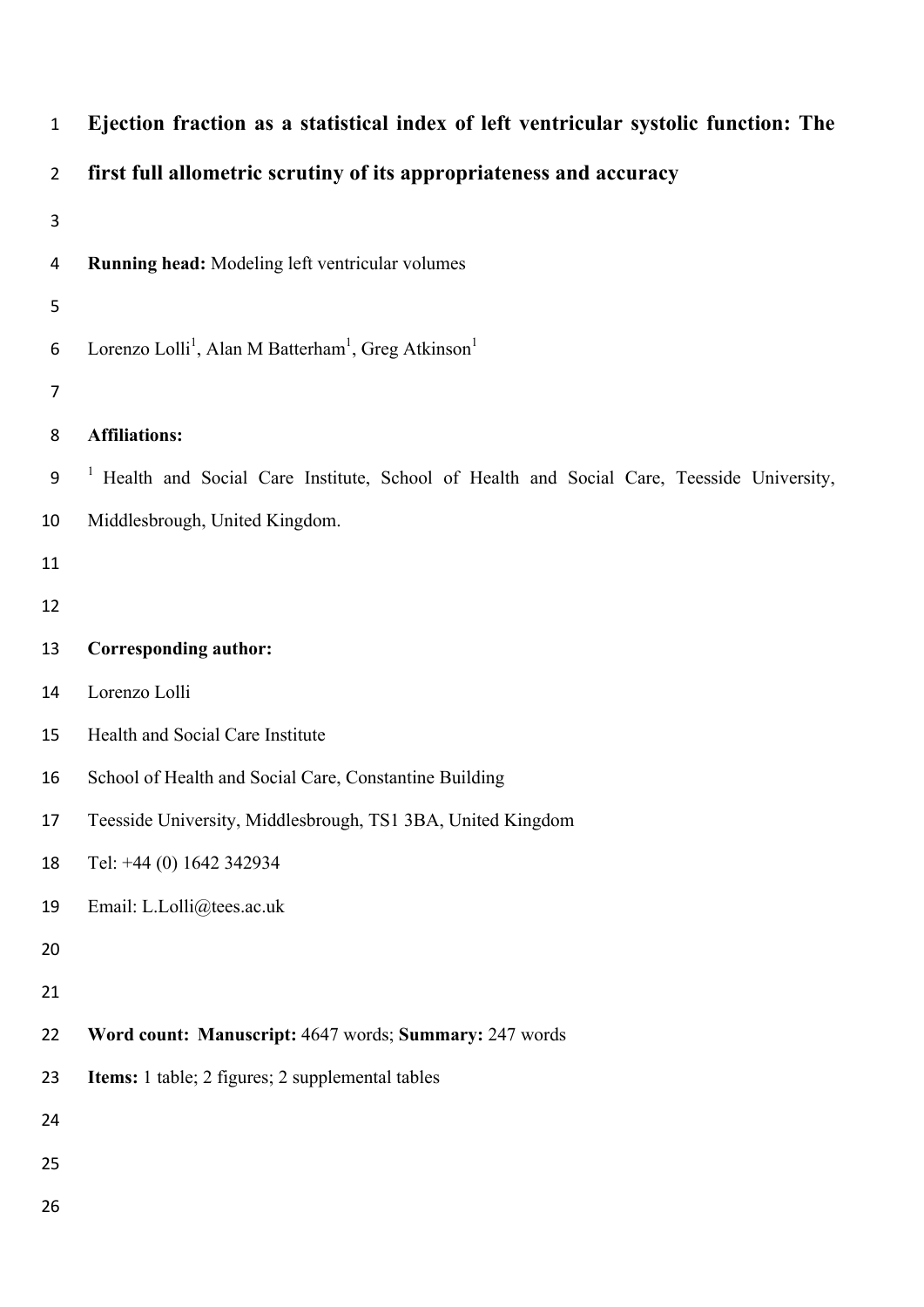## **Summary**

 Left ventricular ejection fraction (EF) is a ratio that is deemed to accurately *normalize* stroke volume (SV) to end-diastolic volume (EDV). Ratios are now well-recognised for not normalizing the numerator, in this case SV, consistently for the denominator, EDV. We aimed to provide the very first allometric-based scrutiny of the conventional assumptions that underpin the EF ratio. We allometrically-modeled untransformed SV and EDV measurements from 112 preclinical heart failure patients in the Multi-Ethnic Study of Atherosclerosis (MESA), and 864 chronic heart failure patients in the Treatment of Preserved Cardiac Function Heart Failure with an Aldosterone Antagonist (TOPCAT) study. An information-theoretic approach was adopted to assess the relative quality of twelve candidate models for normalizing SV to EDV. None of the conventional 37 underlying assumptions for accurate ratio normalization, e.g. an allometric exponent  $\approx 1$ , were upheld for EF. A two-parameter power function with normal, heteroscedastic error was the best model for scaling SV to EDV in both samples. The allometric exponent (95% confidence interval) was 0.776 (0.682 to 0.869) in MESA, and 0.860 (0.857 to 0.864) in TOPCAT. EF was inversely 41 correlated with EDV in MESA ( $r = -0.67$ , 95%CI:  $-0.76$  to  $-0.55$ ) and TOPCAT ( $r = -0.41$ , 95%CI: ─0.46 to ─0.35). Consequently, for fundamental statistical reasons, EF was biased low for people with generally larger EDVs, and *vice versa*. For the first time, we have demonstrated that EF is an inaccurate statistic for scaling SV to EDV, leading to potential biased inferences for research and individual patients.

- 
- **Key words:** ejection fraction; allometry; heart failure; left ventricle; normalization
- 
- 
- 
- 
-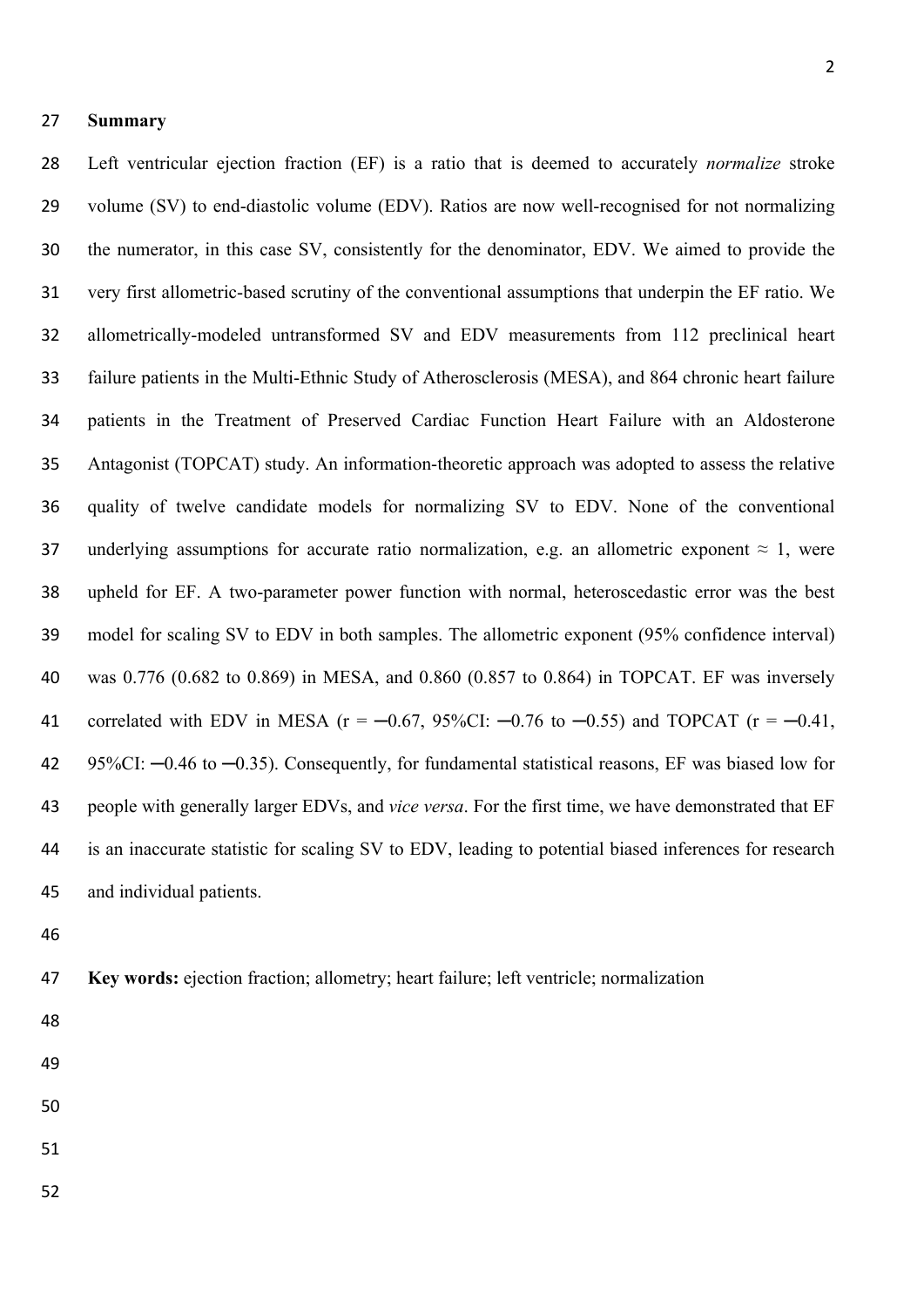### **Introduction**

 Left ventricular ejection fraction (EF) is typically calculated as the ratio of stroke volume (SV) to end-diastolic volume (EDV) and expressed as a percentage statistic (Carabello 2002). Ejection fraction represents a criterion measure used to inform clinical decisions in the diagnosis and treatment pathways for heart failure (Dunlay *et al.,* 2017). Heart failure is a multifactorial clinical syndrome resulting from pathological impairments in cardiac function and morphology (Abudiab *et al.,* 2013) and is estimated to affect more than 37.7 million individuals worldwide (Ziaeian & Fonarow 2016). According to recent epidemiological data, hospital admissions due to heart failure are expected to increase by more than 50% by 2035 (Ziaeian & Fonarow 2016). In the United Kingdom, there are approximately 493,000 people living with a definite diagnosis of heart failure (Townsend *et al.,* 2015), which imposes a substantial economic burden on the UK's National Health Service, accounting for 2.1% of its overall budget (Cook *et al.,* 2014).

 Clinically, patients may often progress through a silent and asymptomatic phase of left ventricular systolic dysfunction that characterizes the transition from preclinical to overt heart failure (Goldberg & Jessup 2006). European guidelines for the diagnosis and treatment of acute and chronic heart failure (Ponikowski *et al.,* 2016) differentiate patients with an EF < 40% as "heart 70 failure with reduced ejection fraction" (HFrEF), EF  $> 50\%$  as "heart failure with preserved ejection fraction" (HFpEF), and a 'gray zone' in the range from 40% to 49% (HFmrEF). It has been reported that HF patients with a preserved EF have a 32% lower risk of mortality over a 3-year follow-up period compared with HF patients with a reduced EF (Meta-analysis Global Group in Chronic Heart 2012).

 In a previous study, it was highlighted that "*in chronic, compensated heart failure with reduced EF, the EF is reduced because the chamber size (denominator of EF equation) is larger, whereas the stroke volume (numerator) is typically similar to that of normal controls"* (Borlaug & Redfield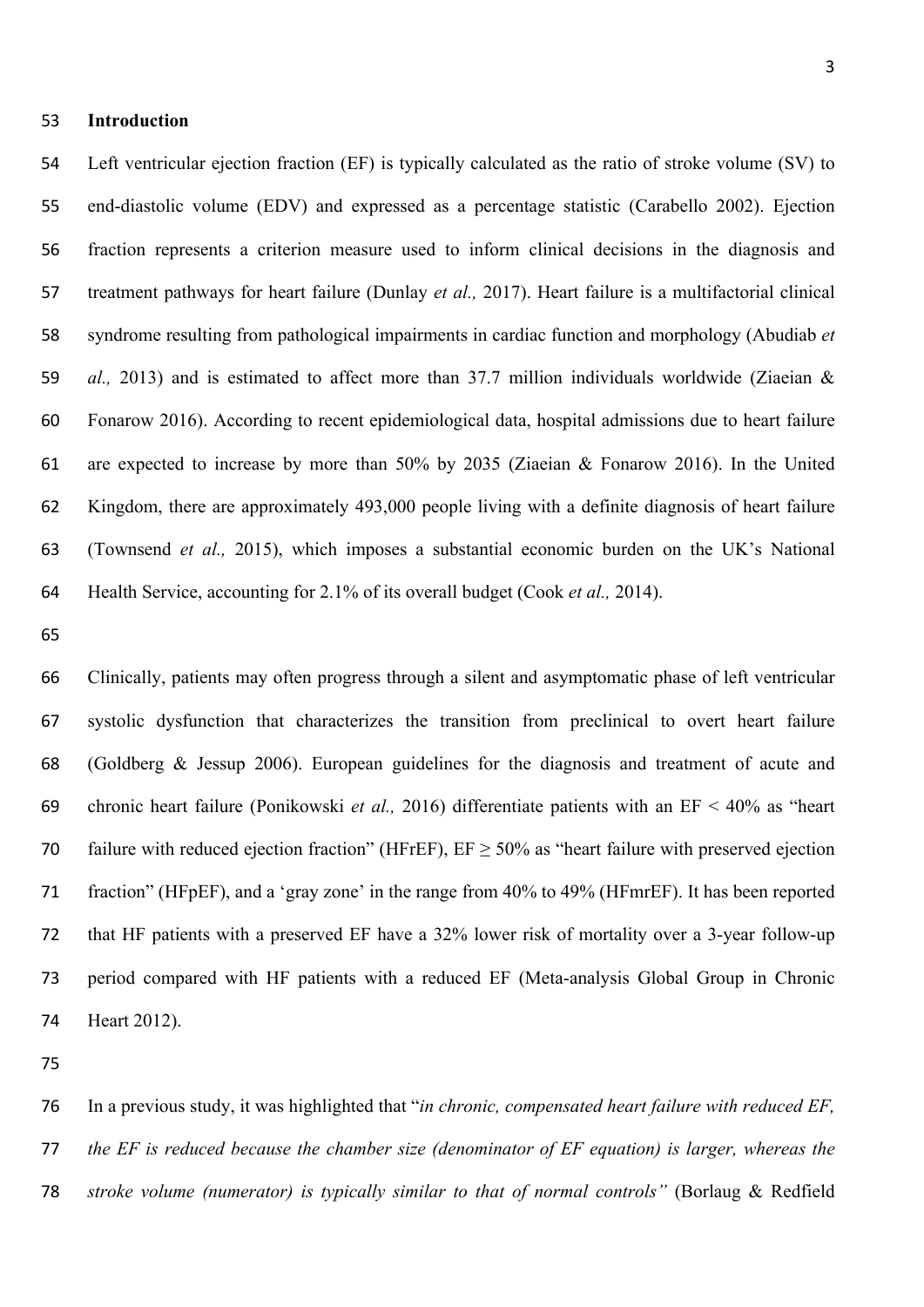2011, page 2008). In classical allometry, EF is a ratio size-scaling index, the accuracy of which is 80 reliant on SV varying as a constant proportion of EDV. Like many such ratio statistics, EF is a statistically robust measure of systolic function only if this assumption and other related assumptions are satisfied (Albrecht *et al.,* 1993; Curran-Everett 2013; George *et al.,* 2001; Tanner 1949). For example, recently-published studies have revealed that the percentage flow-mediated dilation index can misrepresent the true size-scaling association between resting and hyperaemic artery diameter, thereby entailing inaccurate inferences regarding human endothelial function (Atkinson & Batterham 2015).

 Since EF is the selected statistic for informing the diagnosis and treatment of patients with heart failure (Dunlay *et al.,* 2017; Ponikowski *et al.,* 2016), we hypothesized that the true relationship between the left ventricular systolic and diastolic volumes might not be directly proportional in nature. It is this assumption which underpins the accuracy of the EF ratio statistic and, if false, would lead to biased inferences in research and diagnoses for individual patients. While studies on allometry and scaling in cardiovascular physiology have been traditionally conceived to standardise measures of cardiac structure and function to body size (Dewey *et al.,* 2008), no previous study has comprehensively scrutinised the inherent scaling properties of the EF index itself, i.e. the inherent accuracy of how EF normalises stroke volume for differences in end diastolic volume.

 Therefore, using a formal information-theoretic approach, we compared twelve candidate models for scaling SV to EDV in terms of the potential implications for general clinical practice using two samples of data (Studies 1 and 2). In study 1, we analysed data from preclinical heart failure patients enrolled in the Multi-Ethnic Study of Atherosclerosis (MESA), and, in study 2, we analysed data from patients already with chronic HF involved in the Treatment of Preserved Cardiac Function Heart Failure with and Aldosterone Antagonist (TOPCAT) echocardiographic sub-study.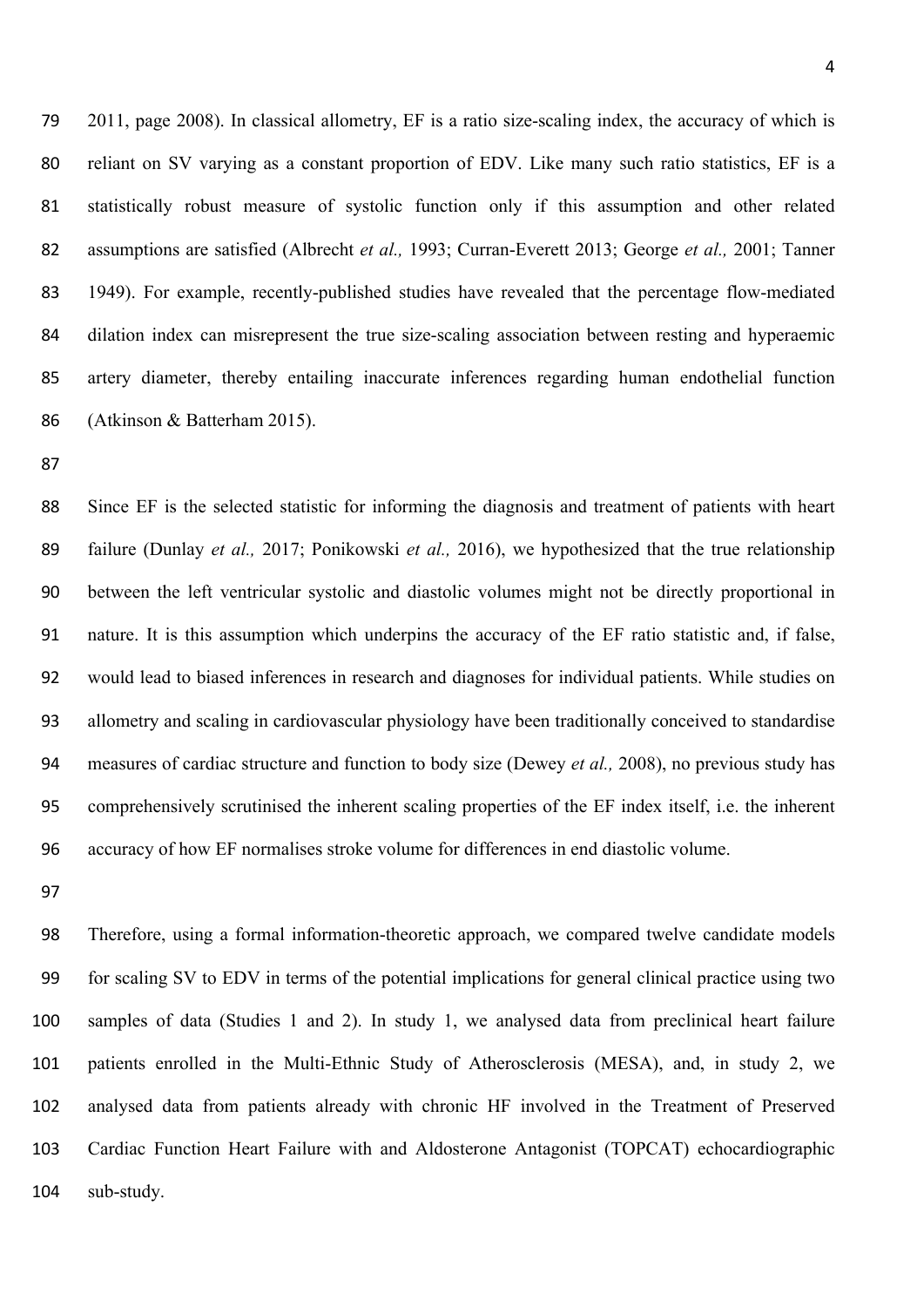#### **Methods**

# 

## **Study 1 (MESA)**

# **Participants**

 A detailed study protocol of the MESA has been previously reported (Bild *et al.,* 2002). In brief, the MESA is a prospective, population-based study on the prevalence, incidence, and progression of subclinical cardiovascular disease (Bild *et al.,* 2002). For the present study, participants at the baseline visit were selected based on the established diagnosis for incident heart failure after 8 years of follow-up (Habibi *et al.,* 2014). The adjudication of a hard-cardiovascular event was established by a committee that included a cardiologist, an epidemiologist, and a neurologist. Incident heart failure was classified as definite, probable, or absent. The full criteria for the diagnosis of heart failure in the MESA were also detailed in previous studies (Bluemke *et al.,* 2008; Yeboah *et al.,* 2012). The MESA was approved by the local institutional review boards of each study centre, and participants provided written informed consent. The current study adhered to the ethics and research governance procedures at Teesside University.

 Demographic, medical history, metabolic and cardiovascular data for this study were obtained at the MESA baseline examination. Resting blood pressure was determined as the average of the last two measurements in the seated position using a Dinamap model Pro 100 automated oscillometric sphygmomanometer (Critikon, Tampa, Florida). Hypertension was defined as systolic blood pressure > 140 mmHg, diastolic blood pressure > 90 mmHg, or the use of antihypertensive 126 medication. Fasting plasma glucose  $\geq$  126 mg/dL or the use of anti-diabetic medications defined diabetes mellitus. The glomerular filtration rate (eGFR) was estimated using the Chronic Kidney Disease Epidemiology Collaboration (CKD-EPI) equation (Levey *et al.,* 2009). Smoking history was determined via standardized questionnaires. Body mass index (BMI) was calculated as the ratio 130 of weight to height squared  $(kg/m^2)$ . Lipid profiling from blood samples was performed after a 12-h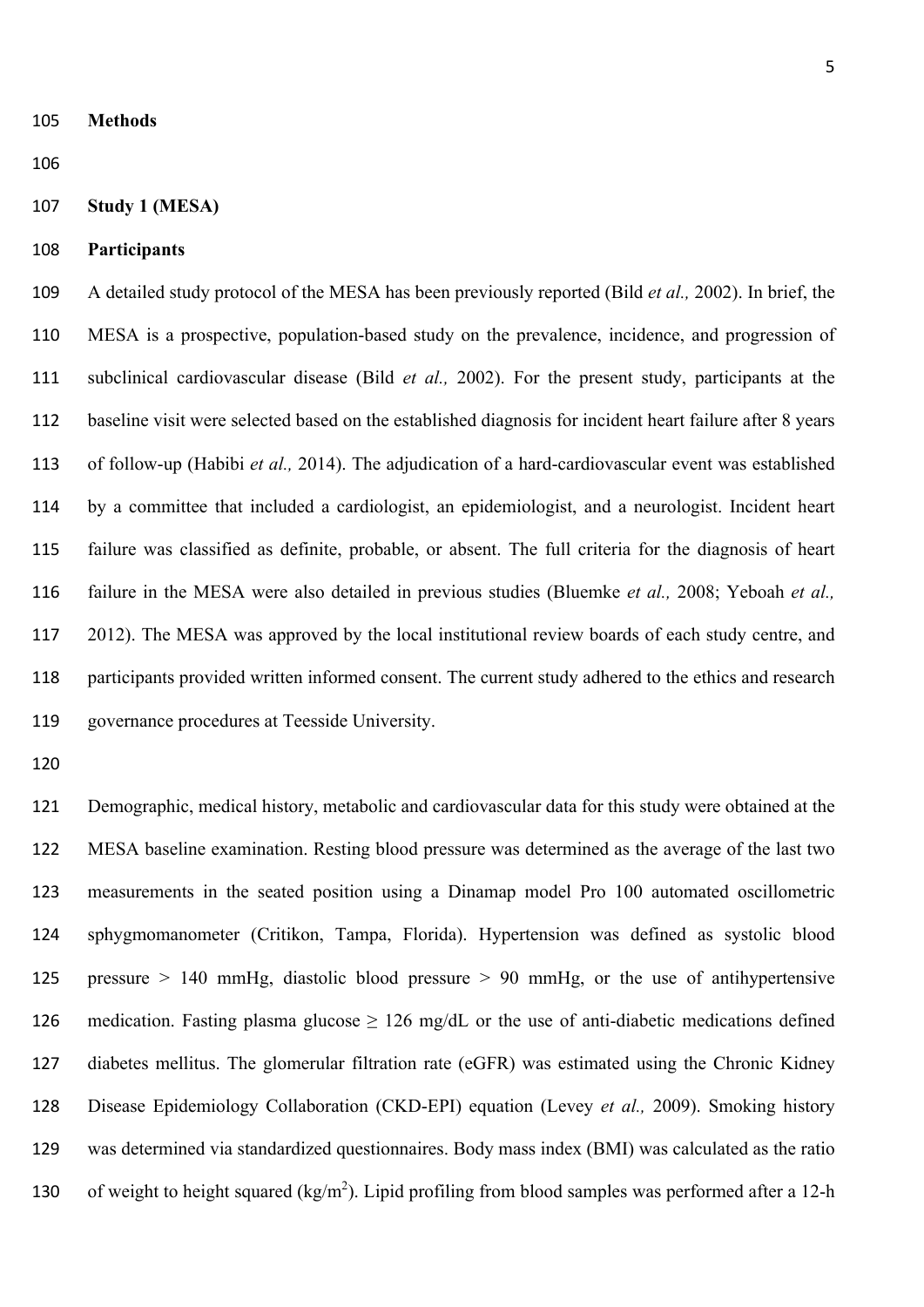fast. Low-density lipoprotein cholesterol was estimated with the Friedewald equation (Friedewald *et al.,* 1972).

## **Cardiac magnetic resonance imaging**

 The magnetic resonance imaging (MRI) protocol procedures and reliability of the global left ventricular measurements have been outlined previously (Natori *et al.,* 2006). Briefly, the MRI examination to quantify left ventricular functional and structural parameters consisted of a stack of short- and long-axis echo cine images covering the base-to-apex distance of the left ventricle with a temporal resolution of 50 ms (Natori *et al.,* 2006). The EDV and end-systolic volume (ESV) were calculated using the Simpson's rule from endocardial and epicardial myocardial borders (Natori *et al.,* 2006). Left ventricular mass was the resultant of the difference between epicardial and endocardial areas times the slice thickness, section gap, and the specific gravity of the myocardium (i.e. 1.05 g/mL) (Natori *et al.,* 2006). Papillary muscle mass was included in the left ventricular cavity volume and excluded from left ventricular mass (Bluemke *et al.,* 2008). EF (%) was 145 conventionally calculated as SV divided by  $EDV \times 100$ .

### **Study 2 (TOPCAT)**

# **Study population and definitions**

 TOPCAT is an intercontinental, double-blind, randomized, placebo-controlled, parallel-group study involving 3445 HF patients recruited at 266 centres in United States, Canada, Russia, Republic of Georgia, Argentina, and Brazil to test the efficacy and safety of an aldosterone antagonist to reduce cardiovascular morbidity and mortality in patients with heart failure and an EF ≥ 45% (Desai *et al.,* 2011). The present study examined participants enrolled in the TOPCAT echocardiographic sub- study, a smaller sample from the TOPCAT trial (Shah *et al.,* 2014). Participants were eligible if they had a technically-valid echocardiographic quantification of the left ventricular volumes derived according to the modified biplane Simpson's rule, which represents the recommended method by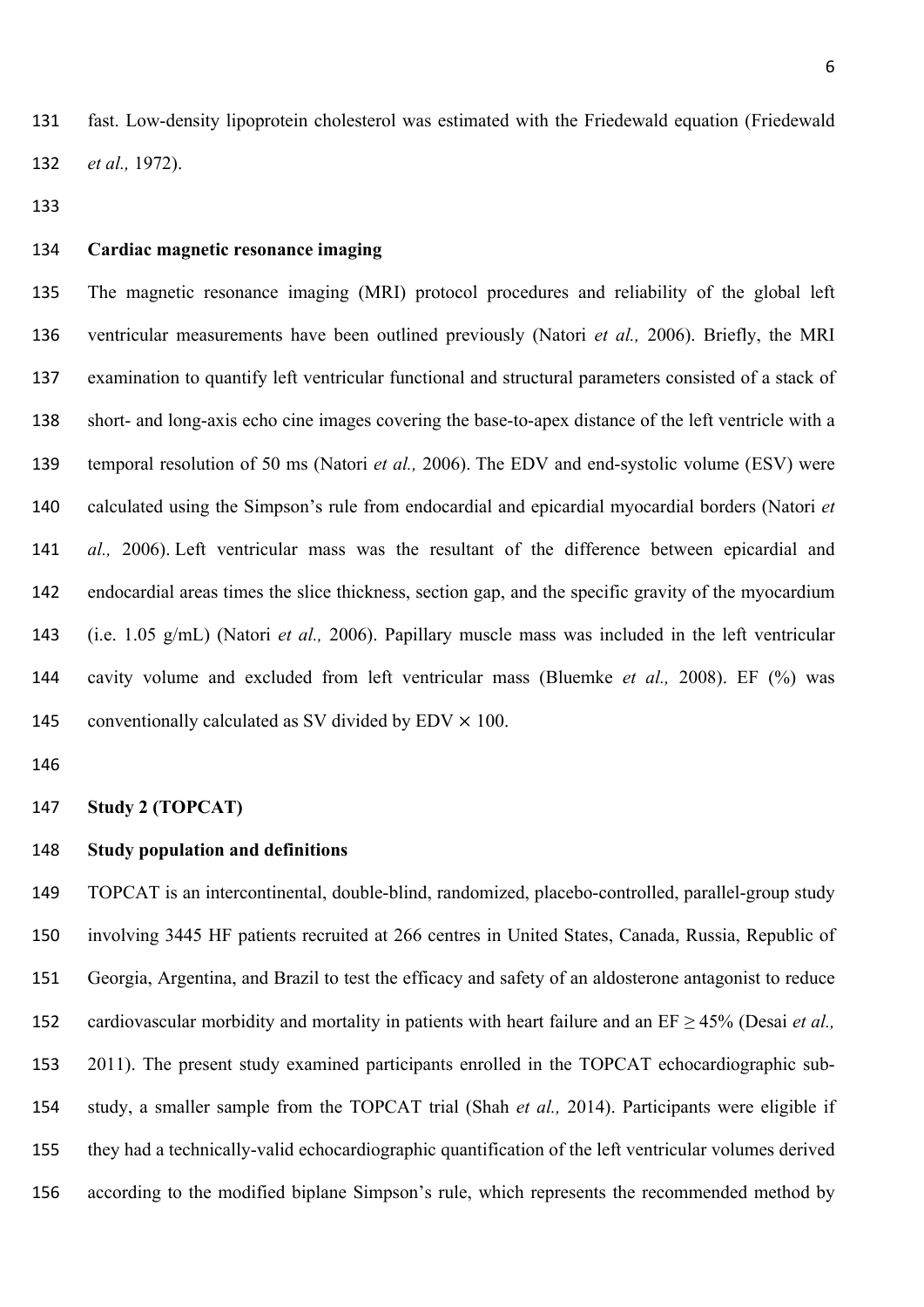the American Society of Echocardiography (Lang *et al.,* 2015). The TOPCAT trial was funded by the National Heart, Lung, and Blood Institute (NHLBI), and was approved by the local institutional review boards of each study centre (Pitt *et al.,* 2014). The current study was compliant with the ethics and research governance procedures at Teesside University.

 At the baseline visit, each participant underwent record screening, which included self-reported medical history and current medications, a physical examination (e.g. blood pressure, height, weight), and laboratory data collection involving complete blood count, electrolytes, blood urea nitrogen, creatinine, blood glucose, liver function assessment, and urine test for microalbuminuria. (Pitt *et al.,* 2014; Shah *et al.,* 2014). Participants' chronological age, the inverse of serum creatinine, sex, and ethnicity were obtained to derive eGFR using the four-variable Modification of Diet in Renal Disease algorithm (Levey *et al.,* 1999).

# **Echocardiography**

 The echocardiographic assessments, procedures, and intra-observer measurement variability in the TOPCAT echocardiographic sub-study have been described in detail previously (Shah *et al.,* 2014). Each study centre submitted echocardiograms in digital or analog format to the core laboratory at the Brigham and Women's hospital (Desai *et al.,* 2011). Left ventricular endocardial borders were traced manually at the end of the diastolic and systolic phases in the 4- and 2-chamber apical views (Shah *et al.,* 2014). The biplane method of disks (i.e. modified Simpson's rule) was adopted to assess left ventricular volumes. Left ventricular mass estimation from linear dimension was performed according to the American Society of Echocardiography equation (Lang *et al.,* 2015). Of the 935 echocardiographic measurements that were analyzable quantitatively, left ventricular volumes derived via the modified biplane Simpson's rule were available in 864 study participants.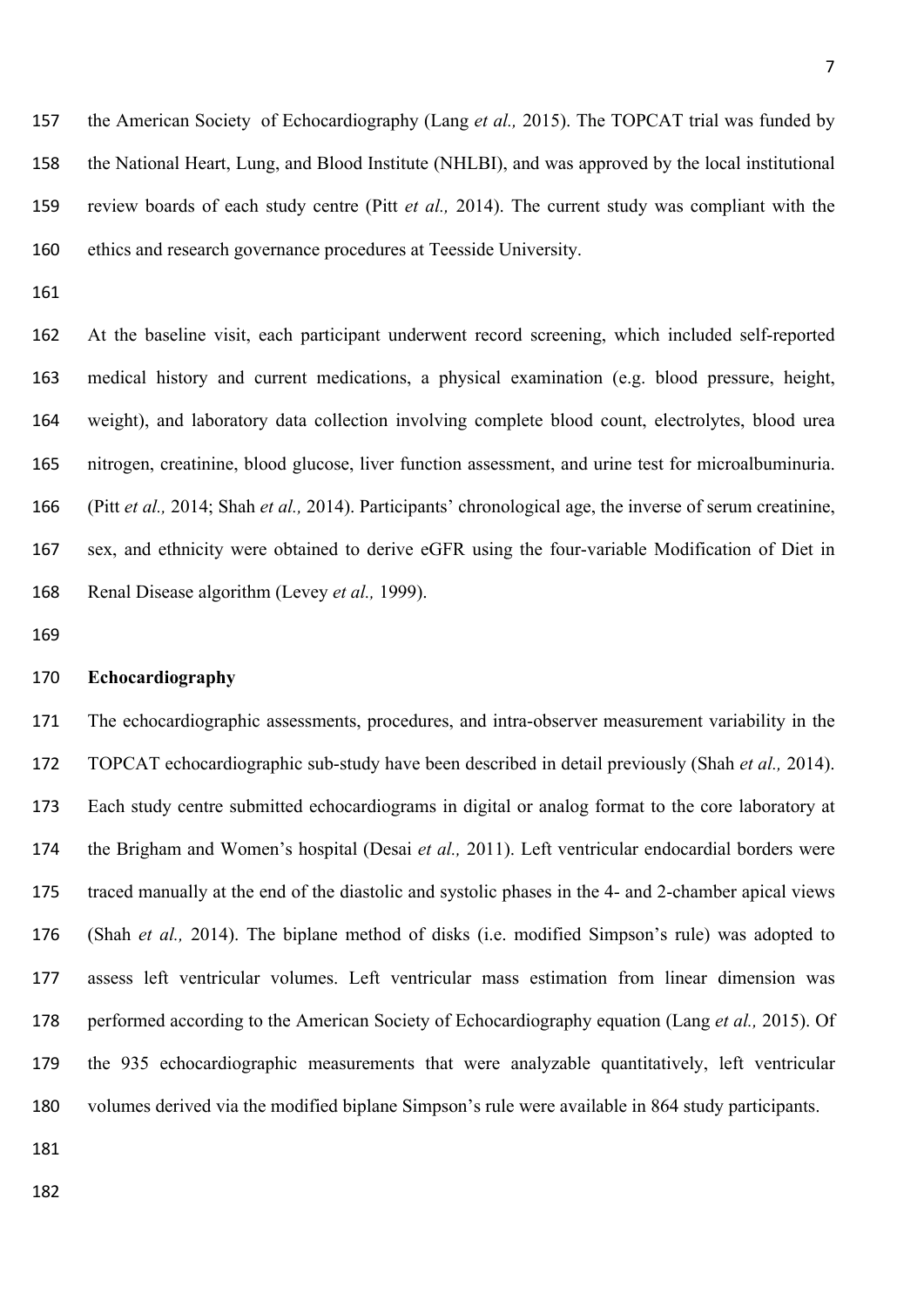### **Statistical analyses and allometric modeling**

184 The MESA ( $n = 112$ ) and TOPCAT ( $n = 864$ ) samples were examined separately. Demographic and clinical characteristics of participants at the baseline examination are presented as mean ± standard deviation (SD) for continuous variables and frequency or percentages for categorical variables.

 To examine the scaling relationship between SV and EDV, we performed non-linear regression analyses of untransformed measurements. We fitted three sets of four models, involving two straight lines and two power functions, with multiplicative, log-normal, heteroscedastic error, and additive, normal, homoscedastic or heteroscedastic error, respectively (Packard 2017). Parameter estimates for each model were solved using an iterative protocol based on the Marquardt procedure (Packard 2017). Participants' chronological age and sex (coded "0" for female, "1" for male) were included as continuous and categorical covariates in the models, respectively. The commonality of *b* exponent principle was tested to establish the presence of a common EDV exponent for both sexes (Batterham *et al.,* 1997; Vanderburgh 1998). A substantial sex difference in the allometric 197 exponent, predefined as  $\pm$  0.1 in the present study, would reveal a fundamental difference in the relationship between SV and EDV, thereby precluding meaningful comparisons between men and women (Batterham *et al.,* 1997; Vanderburgh 1998).

 The Akaike Information Criterion (AIC) was adopted to assess the relative quality of each model in 202 the set of candidates (Burnham *et al.*, 2011). The Akaike difference ( $\triangle AIC$ ) from the estimated best 203 model (i.e. the model with the lowest AIC value;  $\Delta AIC = 0$ ) was evaluated according to the following scale: 0-2, essentially equivalent; 2-7, plausible alternative; 7-14, weak support; > 14, no empirical support (Burnham *et al.,* 2011). Parameter estimates were interpreted from the best/essentially equivalent models for the examined data. Regression coefficients were reported as point estimates with 95% confidence intervals (CI). Statistical analyses were carried out using SAS**®** software (PROC MODEL, Version 9.3; SAS Institute, Inc., Cary, NC, 2011), and figures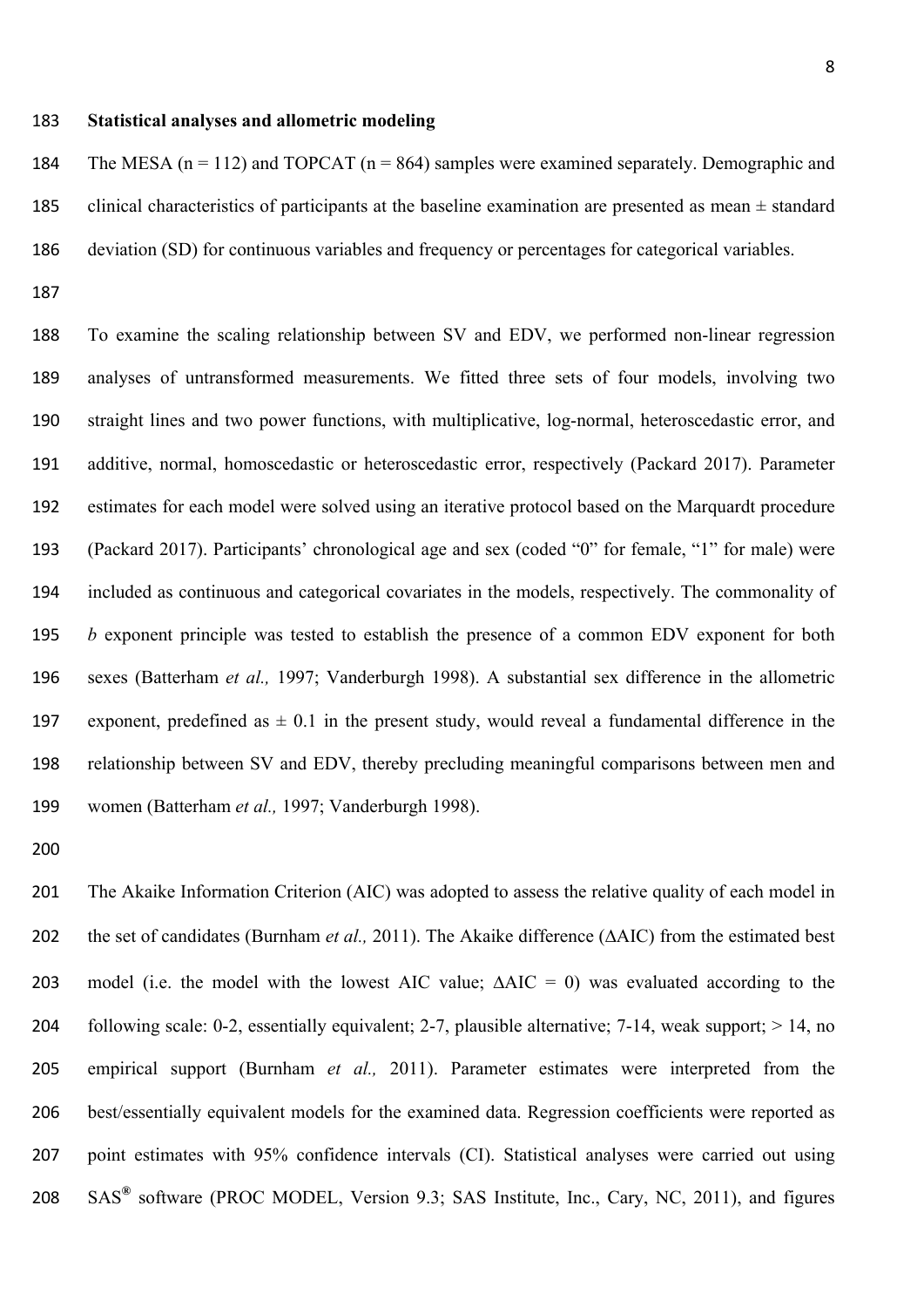| 209 | were produced using IBM Statistical Package for the Social Sciences (SPSS) Statistics v. 23.0              |
|-----|------------------------------------------------------------------------------------------------------------|
| 210 | (SPSS, Chicago, IL, USA).                                                                                  |
| 211 |                                                                                                            |
| 212 | Table 1 about here                                                                                         |
| 213 |                                                                                                            |
| 214 | <b>Results</b>                                                                                             |
| 215 |                                                                                                            |
| 216 | Allometric accuracy of the EF ratio in preclinical individuals (MESA)                                      |
| 217 | Among 5004 study participants with technically-valid measurements of the left ventricle obtained at        |
| 218 | the baseline visit, 112 participants reported a subsequent diagnosis of heart failure at a median 7.2-     |
| 219 | year follow-up. Of these participants, 43% were Caucasian $(n = 48)$ , 5% Chinese $(n = 5)$ , 31%          |
| 220 | African-American ( $n = 35$ ), and 21% Hispanic ( $n = 24$ ). Table 1 shows the summary data of the 112    |
| 221 | study participants stratified by sex.                                                                      |
| 222 |                                                                                                            |
| 223 | Graphical and statistical criteria indicated that the EF ratio failed to meet underlying assumptions       |
| 224 | for appropriate scaling. First, there was a large, negative correlation between the ratiometric index      |
| 225 | and its denominator corresponding to $r = -0.67$ (95%CI: $-0.76$ to $-0.55$ ). This inconsistent           |
| 226 | normalization for EDV is also shown in Fig. 1a. Second, the linear regression between SV and EDV           |
| 227 | for the whole sample revealed a positive Y-intercept value of 44 mL (95%CI: 34 mL to 54 mL). Use           |
| 228 | of a ratio would only be appropriate if the line describing the bivariate relationship passes through      |
| 229 | the origin (Figure 1c). Accordingly, the ratio of the coefficient of variations (CV) for EDV to SV         |
| 230 | was substantially different from the correlation coefficient describing the bivariate relationship         |
| 231 | between the two variables (1.31 $\neq$ 0.68). A ratio standard model is valid only if this ratio of CVs is |
| 232 | equal to the correlation coefficient between SV and EDV.                                                   |
| 233 |                                                                                                            |
|     |                                                                                                            |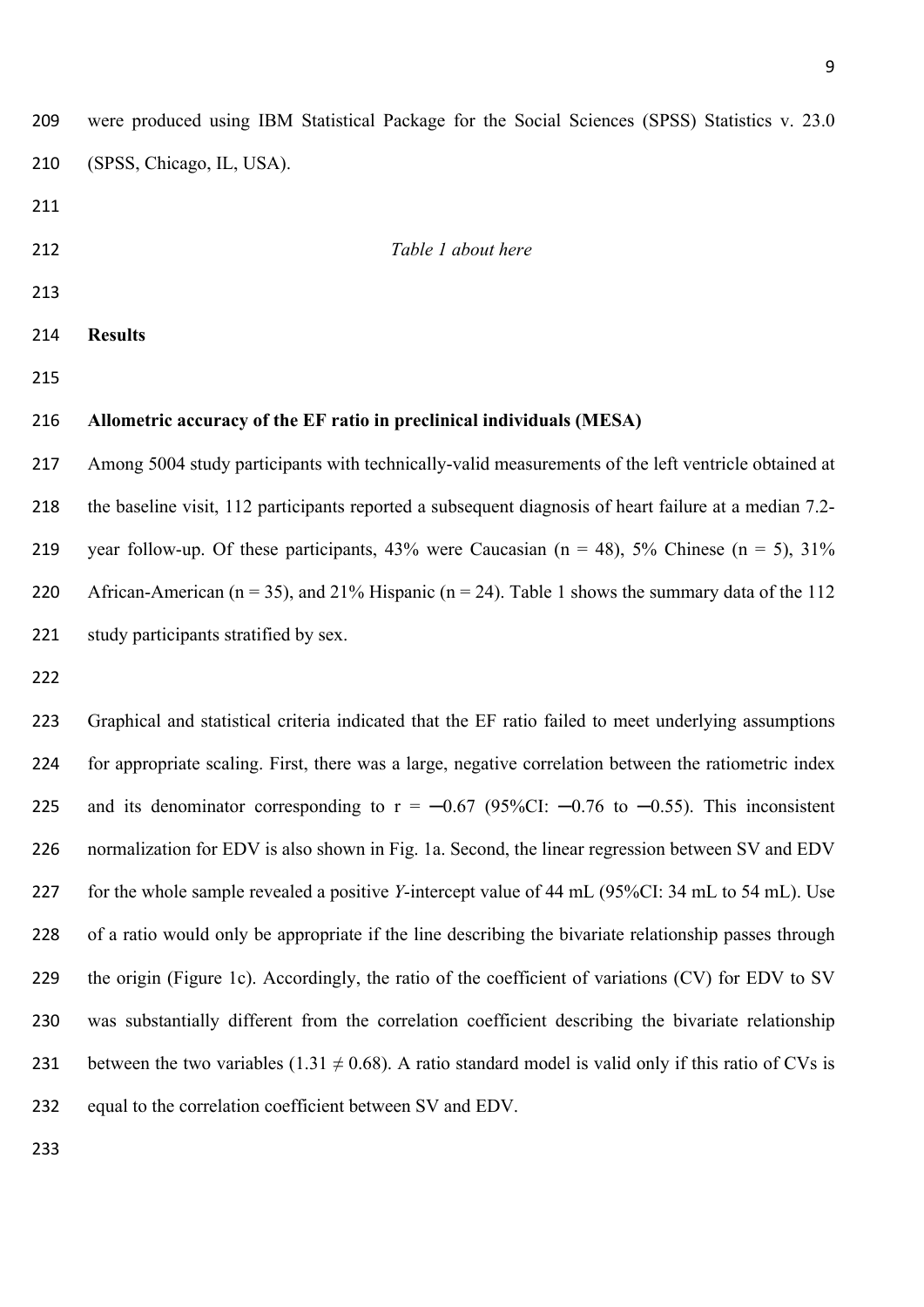The AIC criteria revealed the two-parameter power function with normal, heteroscedastic error, of 235 the form  $Y = a \cdot X^b$  (Figure 2a), to be the best of the twelve models (Supplemental Table 1). The allometric exponent (*b*) describing the non-linear relationship between SV and EDV was 0.776 (95%CI: 0.682 to 0.869), with no main effects of chronological age and sex as predictor variables in the model. The mean difference in the EDV exponent between men and women was 0.073 (95%CI:  $-0.090$  to 0.235). The EDV measurement spectrum ranged from 47 to 290 mL. Supplemental Table 1 shows the AIC values for each model in the set of candidates. In agreement with the AIC outcomes, the raw residuals from the best model were well-behaved (Figure 2c).

# **Allometric accuracy of the EF ratio in clinical individuals (TOPCAT)**

244 Among the 864 eligible study participants, 83% were Caucasian ( $n = 714$ ), 13% were Black ( $n =$ 245 114), less than 1% Asian (n = 4), and 3% (n = 30) were defined as a minor mixed-ethnic group. Demographic and cardiovascular functional parameters of the 864 study participants are illustrated in Table 1.

249 The moderate, inverse association between the ratiometric EF and EDV corresponding to  $r = -0.41$ 250 (95%CI:  $-0.46$  to  $-0.35$ ) demonstrated that the conventional ratiometric EF index does not consistently control for the effects of EDV (Figure 1b). Likewise, the positive *Y*-intercept value of 13 mL (95%CI: 11 mL to 14 mL) observed in the bivariate relationship between SV and EDV indicated the failure of the ratiometric EF to meet another underlying assumption of ratio scaling models (Figure 1d). In fact, the substantial difference between CVx/CVy and the observed 255 correlation coefficient between SV and EDV (1.12  $\neq$  0.88) provided additional evidence about the inappropriateness of the EF ratio also for this data set. The two-parameter power function with 257 normal, heteroscedastic error, of the form  $Y = a \cdot X^b$  (Figure 2b), emerged as the best model in the pool of twelve candidates (Supplemental Table 2). The allometric exponent (*b*) describing the non-linear relationship between SV and EDV was 0.860 (95%CI: 0.857 to 0.864), with a substantial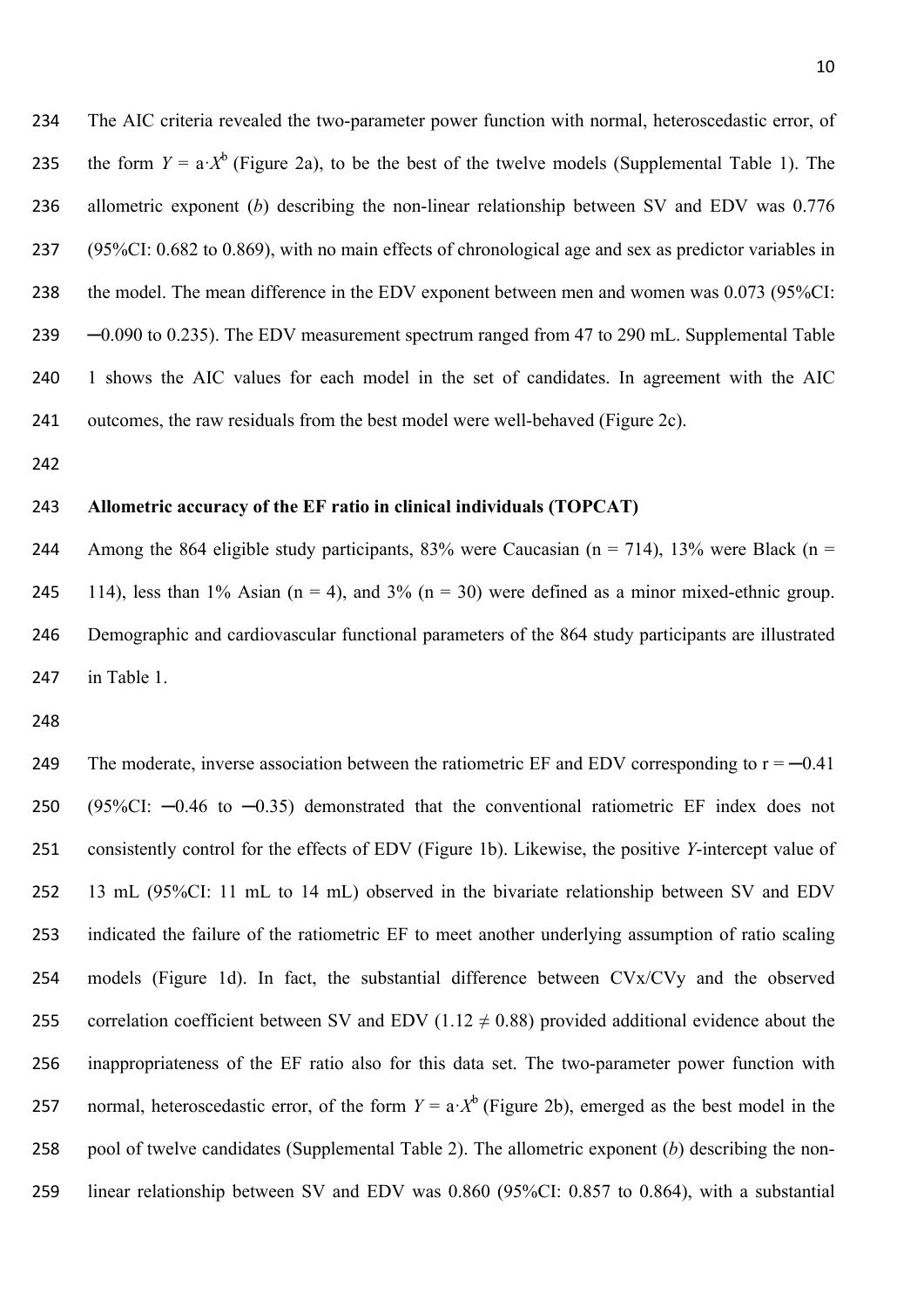main effect of chronological age in the model. The mean difference in the EDV exponent between men and women was 0.087 (95%CI: 0.080 to 0.093). The EDV measurements ranged from 27 to 262 233 mL for this TOPCAT sub-sample. The AIC values for each model in the set of candidates are shown in the Supplemental Table 2. The raw residuals from the best model plotted against the predicted values were found to be well-behaved (Figure 2d).

- 
- 
- *Figure 2 about here*

*Figure 1 about here*

### **How the EF ratio can misdiagnose individuals**

 In both MESA and TOPCAT, application of allometric scaling methods revealed a substantial discrepancy between ratio and adjusted estimates of EF for some individuals on a between-subject basis. For example, in MESA, a 64-year-old, Caucasian man with no history of hard cardiovascular 273 event, hypertension, a fasting glucose level of 87 mg/dl, and eGFR of 69.4 mL/min/1.73m<sup>2</sup>, and a blood pressure of 124/73 mmHg, presented an SV of 91 mL within the age-specific range. On the other hand, left ventricular EDV (251 mL), ESV (160 mL), and mass (254 g) were markedly outside the physiological parameters. Although the calculated EF ratio was 36%, use of the more 277 appropriate size-scaling model revealed an adjusted-EF of 41%. The allometric normalization of SV for differences in EDV in MESA thus revealed an absolute underestimation of the relative systolic function for this individual corresponding to 5%. In TOPCAT, ratio and allometric scaling approaches were found to provide substantially different estimates of EF in a 77-year-old, Caucasian woman with history of angina, hypertension, atrial fibrillation, a fasting glucose level of 282 91 mg/dl, an eGFR of 70.2 mL/min/1.73m<sup>2</sup>, and on  $\beta$ -blockers therapy. The observed left ventricular EDV, ESV, SV, and mass were 48 mL, 23 mL, 25 mL, and 256 g, respectively. Notwithstanding the relatively small SV observed in this patient, the EF ratio of 52% indicated a preserved systolic function. Conversely, the more appropriate adjusted-EF estimate of 47% revealed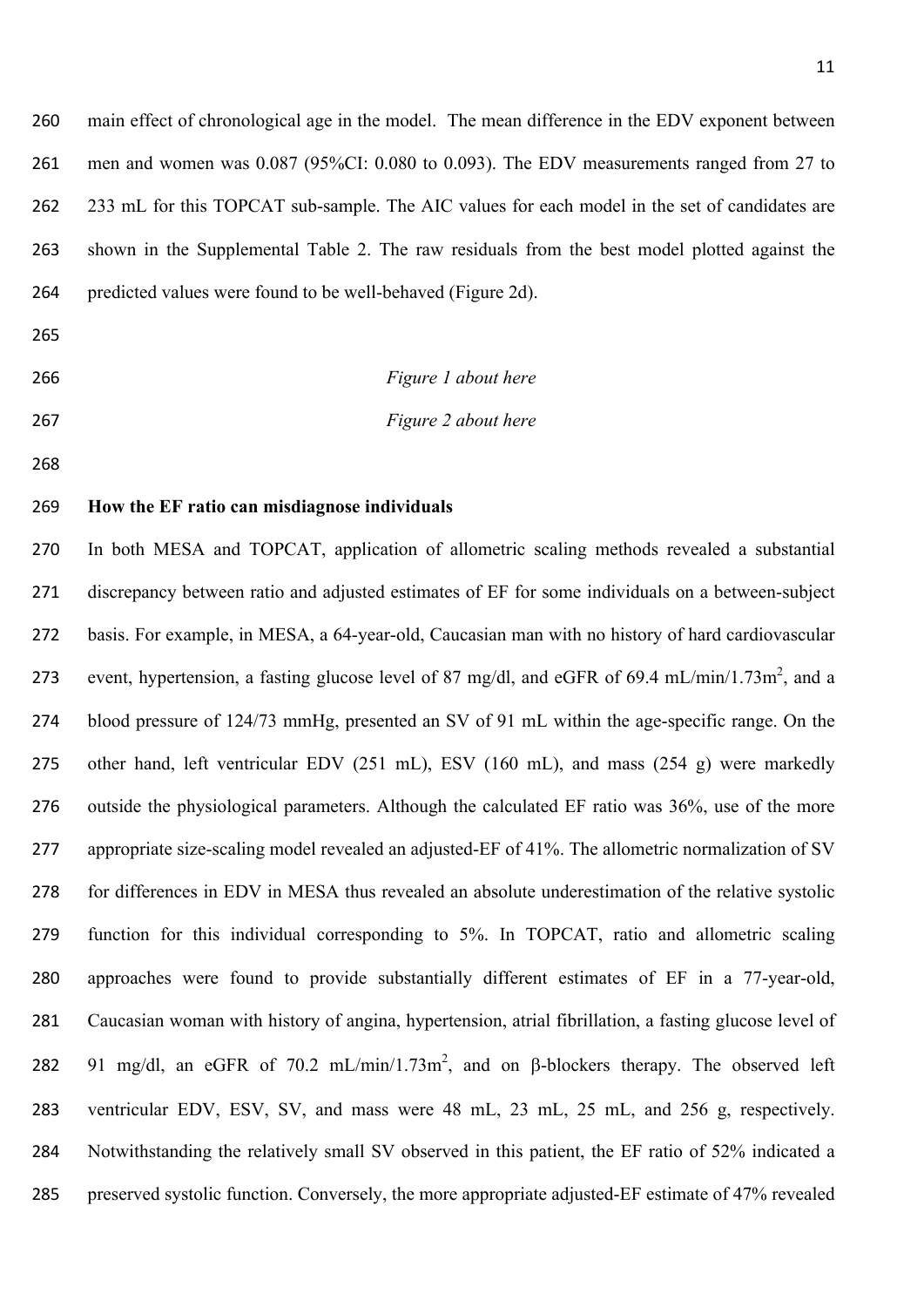a substantial 5% overestimation of the true EF. Accordingly, the most appropriate size-scaling model provided a more sensible estimate of EF, ultimately in line with the abnormal global longitudinal strain of ─13% observed in this patient.

### **Discussion**

 For the first time, we report here that SV does not vary in direct proportion to EDV. The use of the EF ratio must, as a fundamental assumption for accuracy, be used only when the association between numerator and denominator is directly proportional in nature. This incompatibility of the EF ratio has far-reaching implications, including the potential for biasing clinical and physiological insights into the human left ventricular systolic function. Specifically, estimates of relative SV are biased low for larger EDV measures, and *vice versa*. We contend that, although the EF ratio index is simple to calculate, it can contribute to misdiagnoses in heart failure (Figure 2 a, b). Of the 23 patients who were found to have a reduced EF in the TOPCAT sample, 5 of these patients (22%) were misclassified. In fact, the mean difference of 3.6% (95%CI: 2.6% to 4.5%) between the ratiometric and allometrically-adjusted EF estimates indicated that these patients had a mid-range EF. We also highlight the fact that, in the TOPCAT study, HFpEF patients were specifically recruited (Desai *et al.,* 2011; Pitt *et al.,* 2014; Solomon *et al.,* 2016). As a consequence, only approximately 3% of the patients in the TOPCAT sample had a reduced EF. This proportion would be substantially larger in a random sample of HF patients, as would the range of measured EDVs. For example, in the PREVEND study, at a median follow-up of 11.5 years, the reported proportion of patients with HFrEF was 66% (Brouwers *et al.,* 2013). Therefore, a "reduced" misclassification proportion of 22% could have wider ramifications in a random sample of HF patients.

 In both the MESA and TOPCAT samples, the AIC criteria indicated that the two-parameter power function with normal, heteroscedastic error was the superior model for describing left ventricular systolic function rather than the EF ratio model of straight line with zero intercept (Supplemental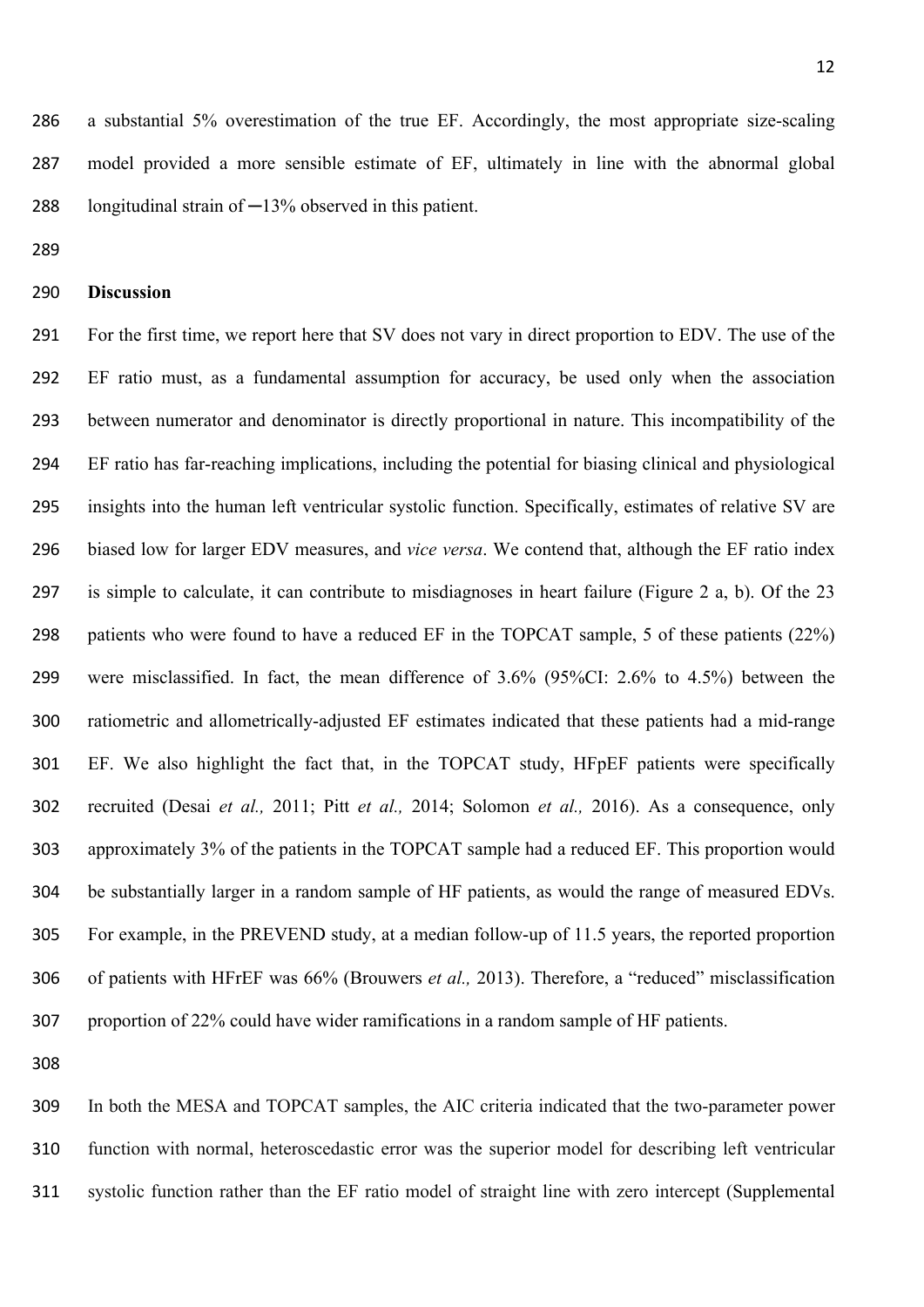Table 1 and 2). The EDV scaling exponents observed in both MESA and TOPCAT samples 313 described unambiguously the negative allometric relationship  $(b \le 1)$  between the volume of blood pumped from the ventricle during each cardiac cycle and atrial filling at the end of the diastolic phase both in preclinical and overt heart failure patients (Packard 2017). A simple ratio would have empirical and physiological support only if these allometric exponents were found to be equivalent to 1. Furthermore, as a potential solution to the scaling problems with EF ratio, the present study provides a novel approach to derive EF measures adjusted properly for EDV differences working in the raw arithmetic space and using the residuals from the best model (Albrecht *et al.,* 1993).

 Our study findings also appeared to shed light on the reported sex differences in EF both in healthy (Chung *et al.,* 2006; Yeon *et al.,* 2015) and diseased (Davies *et al.,* 2001; Martinez-Selles *et al.,* 2012) populations, whereby women typically show a higher EF compared with men. Yeon and colleagues, who examined a large sub-population of the Framingham Heart Study Offspring Cohort 325 (n=1794) using cardiac MRI, reported a mean ( $\pm$ SD) EF of 68%  $\pm$  5 in women and 66%  $\pm$  5 in men (Yeon *et al.,* 2015). Nevertheless, the observed EDV was found to be substantially smaller in women than in men (Yeon *et al.,* 2015). Indeed, the mean sex-based differences we observed in *absolute* EDV both in MESA and TOPCAT samples were in line with the current evidence (Gori *et al.,* 2014; Salton *et al.,* 2002; Yeon *et al.,* 2015). The 95%CI for the mean EDV difference between men and women was 23 mL to 59 mL in MESA, and 22 mL to 30 mL in TOPCAT. On the other hand, application of allometric scaling methods revealed trivial sex-based differences in EF (Table 1). Specifically, in MESA, the observed mean difference of 5.7% (95%CI: 1.0% to 10.5%) indicated that women had a substantially greater EF ratio than men. Conversely, there was a trivial difference in EF of 1.6% (95%CI: ─2.5% to 5.8%) between the sexes based on allometrically- adjusted individual EF estimates. Likewise, trivial differences in the adjusted-EF were also observed in the larger TOPCAT population. While EF ratio estimates indicated a substantial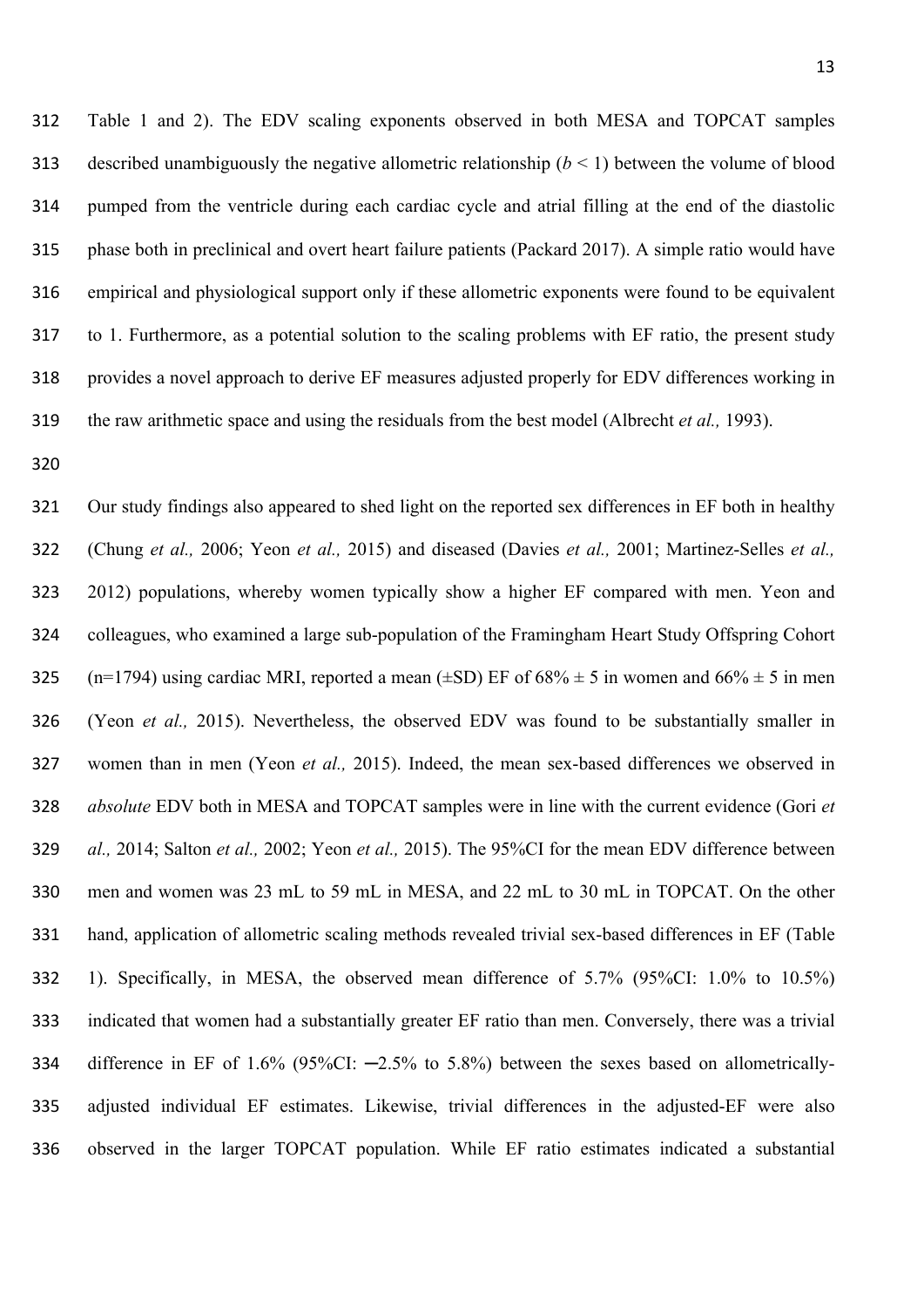difference of 2.6% (95%CI: 1.6% to 3.7%) between the sexes, the observed mean difference in the 338 adjusted-EF of  $0.5\%$  (95%CI:  $-0.5\%$  to 1.5%) was again found to be trivial.

 Not only did the procedures used for normalizing left ventricular SV relative to EDV unveil the unappreciated potential of the EF ratio% to provide biased individual estimates, but they also permit an accurate determination of properly normalized EF measures (Albrecht *et al.,* 1993; Laird 1983) for new clinical patients showing hallmarks akin to the reference population. Conceptually, the sum of a new heart failure patient's *individual* residual (Albrecht *et al.,* 1993), by definition the difference between the observed and predicted EF, and the reference MESA sample mean EF of 63.7% can provide the clinician with a size-adjusted measure of EF for the new person examined in the clinic. The prediction equation resulting from the best model parameter estimates in MESA 348 (Supplemental Table 1), with the EF ratio as the dependent variable, was  $EF = 1.74298$  $BDV^{-0.22326}$  · exp(chronological age · 0.001831) · exp(sex · -0.03121) and yields a predicted estimate of EF. To illustrate further the importance of the proposed approach, we also re-examined here the clinical case of a patient with a definite diagnosis of heart failure, known chronological age, sex, and left ventricular functional parameters measured between 2010 and 2012 as part of the fifth examination of MESA (Liu *et al.,* 2013). Demographic characteristics and parameters of cardiac function were obtained for a 76-year-old, African-American woman with no history of myocardial infarction or coronary heart disease, hypertension, treated diabetes, a blood pressure of 356 149/84 mmHg, an eGFR of 30.2 mL/min/1.73m<sup>2</sup>, and on  $\beta$ -blockers therapy. Left ventricular EDV (114 mL), ESV (51 mL), SV (63 mL), and mass (140 g) measures were within the physiological parameters (Natori *et al.,* 2006). While the EF ratio of 55% was substantially above the threshold *defining* HFpEF, the more appropriate adjusted-EF was a lower 49% and revealed a substantial overestimation of the true relative systolic function corresponding to 6%. A similar trend was observed in the case a follow-up assessment of a 64-year-old Caucasian man with a definite diagnosis of heart failure in MESA (Liu *et al.,* 2013). The patient presented a history of myocardial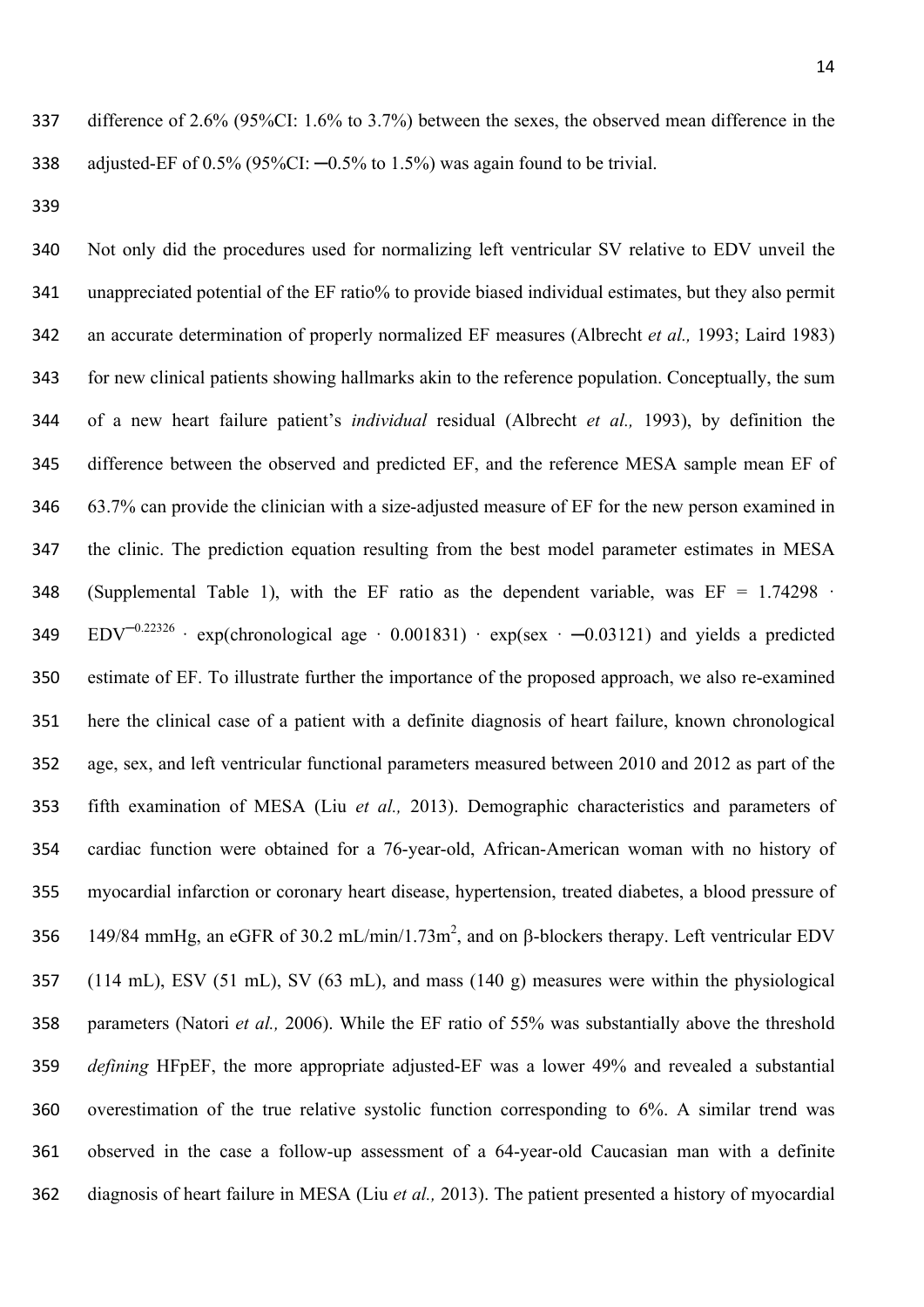infarction, coronary heart disease, hypertension, sinus bradycardia, treated diabetes, a blood 364 pressure of 143/72 mmHg, an eGFR of 77.9 mL/min/1.73m<sup>2</sup>, and was on  $\beta$ -blockers therapy. Left ventricular EDV (235 mL), ESV (142 mL), and mass (233 g) measures were substantially elevated, whereas the observed SV (93 mL) was within the physiological parameters (Natori *et al.,* 2006). While the EF ratio of 39% allegedly suggested an HFrEF diagnosis (Ponikowski *et al.,* 2016), the more appropriate allometrically adjusted-EF was a higher 47% and revealed a substantial underestimation of the true relative systolic function corresponding to 8%. From a clinical standpoint, the approach described herein is deemed superior to the traditional formulation of 371 power-function ratios  $(Y/X^b)$ , which typically display distributional patterns dependent on the size of the scaling variable (Albrecht *et al.,* 1993).

 In a failing heart, it is well-established that changes in EDV are likely to affect EF to a much greater extent than potential differences in SV, which typically tend to be of a smaller magnitude (Cohn *et al.,* 2000). With use of the traditional EF ratio index, substantial and uncontrolled variations in EDV have the unappreciated potential of generating artefactual variability in the estimated amount of fractional volume that is ejected during each cardiac cycle, regardless of the observed SV (Konstam 2003). A landmark study on the pathophysiological characterization of heart failure revealed trivial differences in SV between patients with chronic heart failure and healthy controls (Kitzman *et al.,* 2002). In contrast, the mean EF was substantially higher in people with HFpEF compared with the observed values in both HFrEF patients and, paradoxically, healthy participants (Kitzman *et al.,* 2002). Similarly, the mean EF was found to be larger in patients with left ventricular hypertrophy than healthy individuals despite significantly smaller left ventricular chamber dimensions (Aurigemma *et al.,* 1995). Additionally, a recent study has demonstrated the unappreciated impact of geometric confounders, primarily increased wall thickness and reduced EDV, hindering a reliable interpretation of EF (Stokke *et al.,* 2017). Despite significant and proportional reductions in SV and, more importantly, EDV which could result in a preserved EF, global longitudinal and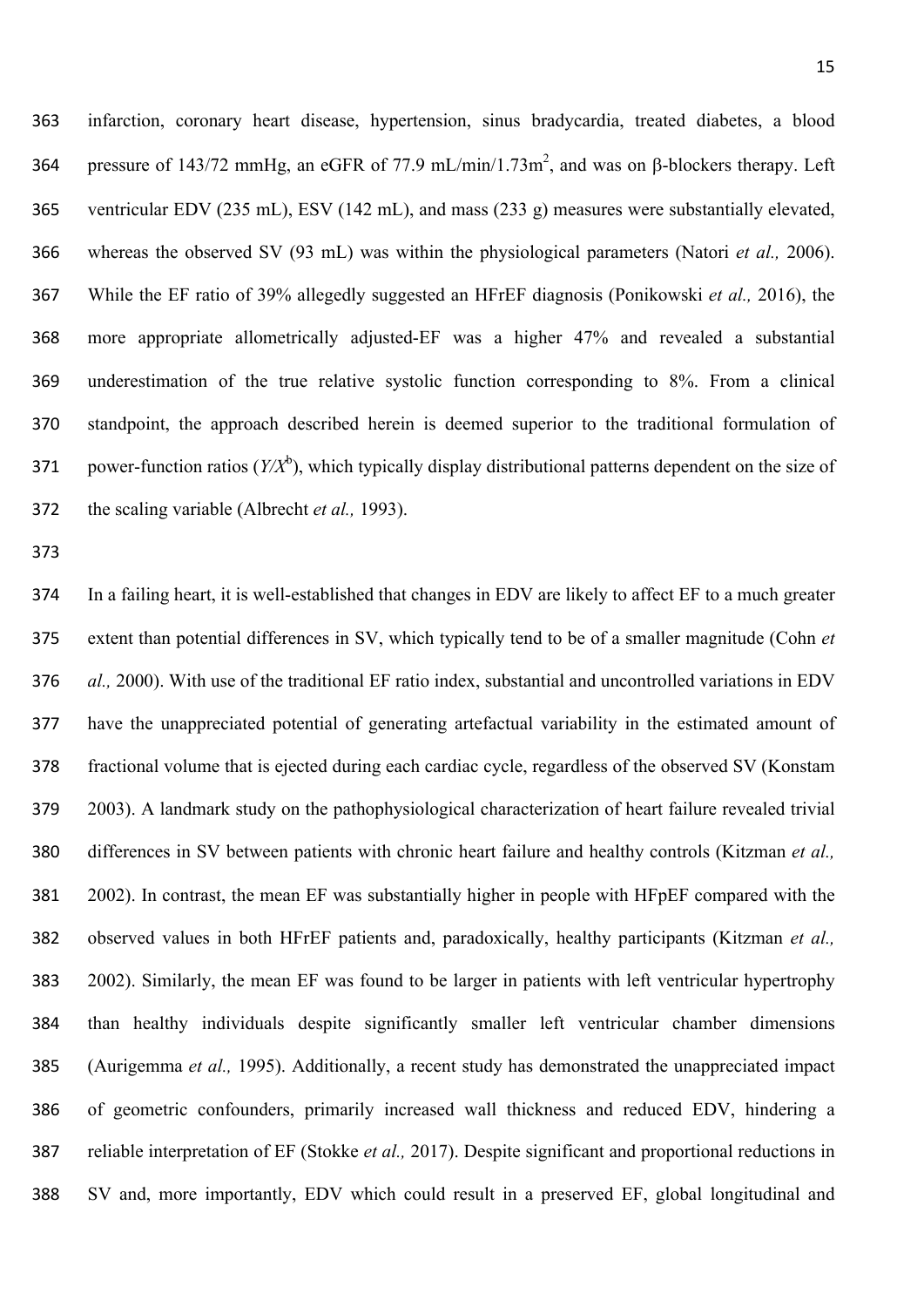circumferential strain can yet be substantially impaired (Stokke *et al.,* 2017). This line of evidence, alongside our study findings (Figure 1), appears to underline further the potential inadequacy of a EF ratio for stratifying cardiovascular patients since, for example, the development of an increased relative wall thickness could allow a preserved EF irrespective of a depressed myocardial shortening (Aurigemma *et al.,* 1995). Since the physiological range of SV is finite, any substantial increase in EDV would result in a consequent inflation of the ESV and concomitant reduction of EF or vice versa (Li 1996). In relative terms, lack of adequate control for pathophysiological changes in cardiac morphology influencing left ventricular cavity volume in diastole can bias the EF ratio and, ultimately, lead to misclassifying a patient's clinical profile (Konstam 2003). Furthermore, the seldom appreciated drawbacks of adopting a ratiometric scaling approach may also provide an index of relative systolic function spuriously labile to any variation in preload and afterload (Carabello 2002; Kalogeropoulos & Butler 2017). When SV is appropriately scaled to EDV using allometric methods, the confounding effects of EDV differences can be therefore removed and allow clinically meaningful inter-individual and group comparisons.

#### **Limitations**

 Notwithstanding the fact that we examined the scaling relationship between SV and EDV among both preclinical and chronic heart failure patients, missing observations of cardiac structure and function of patients with acute decompensated heart failure limit a general application of the observed outcomes for taxonomic classifications in the ensuing stages of this pathological disorder. Additionally, the adoption of different imaging techniques for the assessment of left ventricular volumes in MESA and TOPCAT could be another limitation of the present study, even though the point estimates of the EDV exponents were not found to be substantially different between the samples (Figure 2 a, b). Finally, the distribution of EF frequencies, and implicitly the relatively small left ventricular volumes, might have influenced the precision of the point estimate for the EDV allometric exponent due to the substantially greater proportion of participants with a EF ratio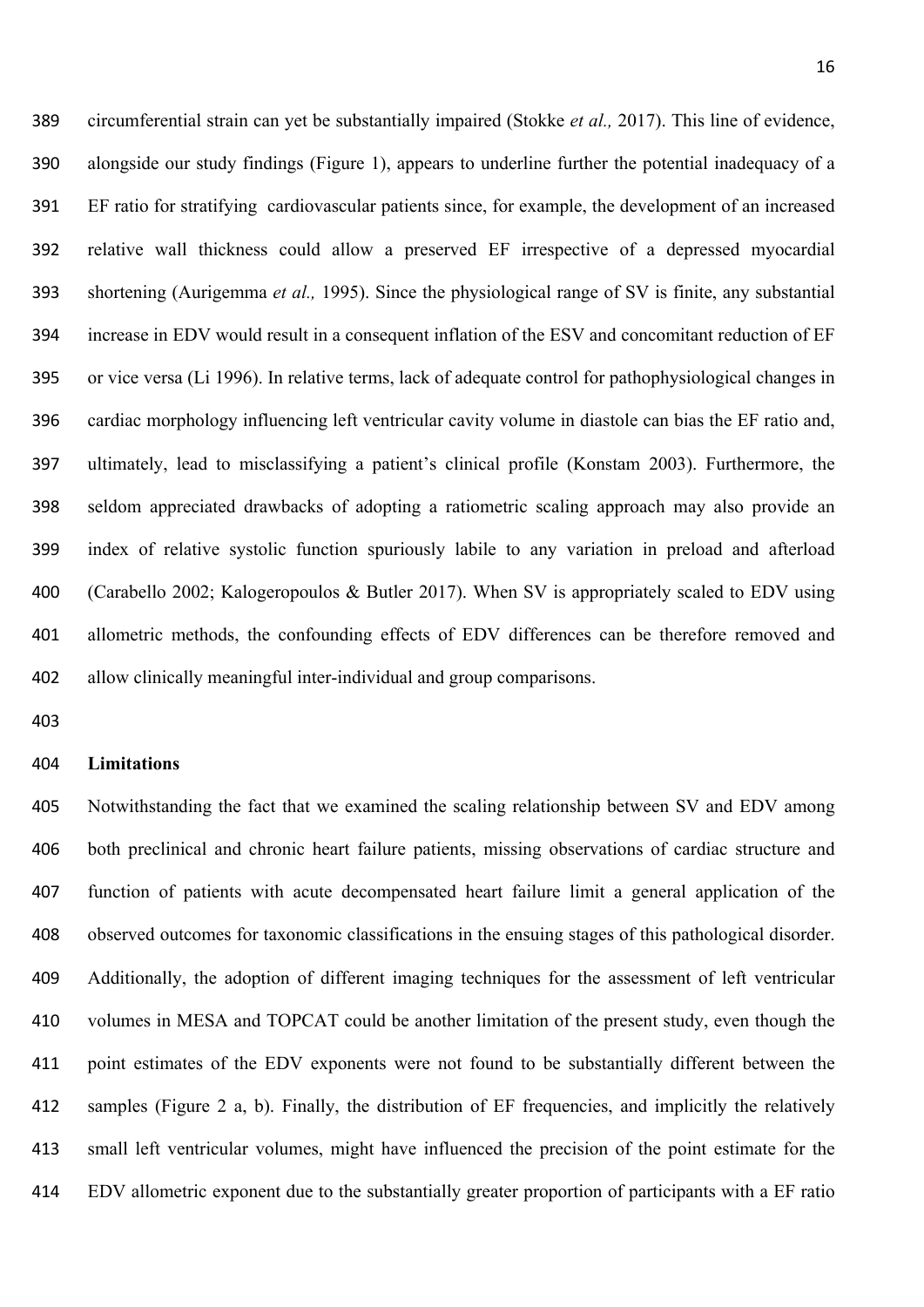$\geq$  50%. These results appear to warrant further research investigating the scaling properties of the EF index using allometric methods in large samples of acute and chronic heart failure patients being *heterogeneous* in left ventricular size, and the related implications from clinical and epidemiological perspectives.

# **Conclusions**

 Ratio scaling appears to limit the validity of EF as the traditional measure of the human systolic function unless it is adequately normalized for differences in EDV. The residual size correlation of a EF ratio might preclude a clinically meaningful assessment of cardiac function, ultimately yielding substantially biased estimates of EF for some individuals. A comprehensive integration of absolute measures of the heart function (i.e., left ventricular ESV), clinical parameters, and relevant biomarkers might embody a more pragmatic approach for the optimal pre-emptive screening, decision-making, and therapeutics than the limited scrutiny of a ratiometric EF index failing to serve its purpose in an unbiased manner. Further research will be required to examine scaling properties of the EF% index within large, heterogeneous populations of healthy and diseased individuals for determining the construct validity of the index as a clinical biomarker for risk stratification and therapeutic decisions.

### **Disclosures**

- The authors have no conflict of interest to disclose regarding this publication.
- 
- **Sources of funding**
- None
- 
- 
-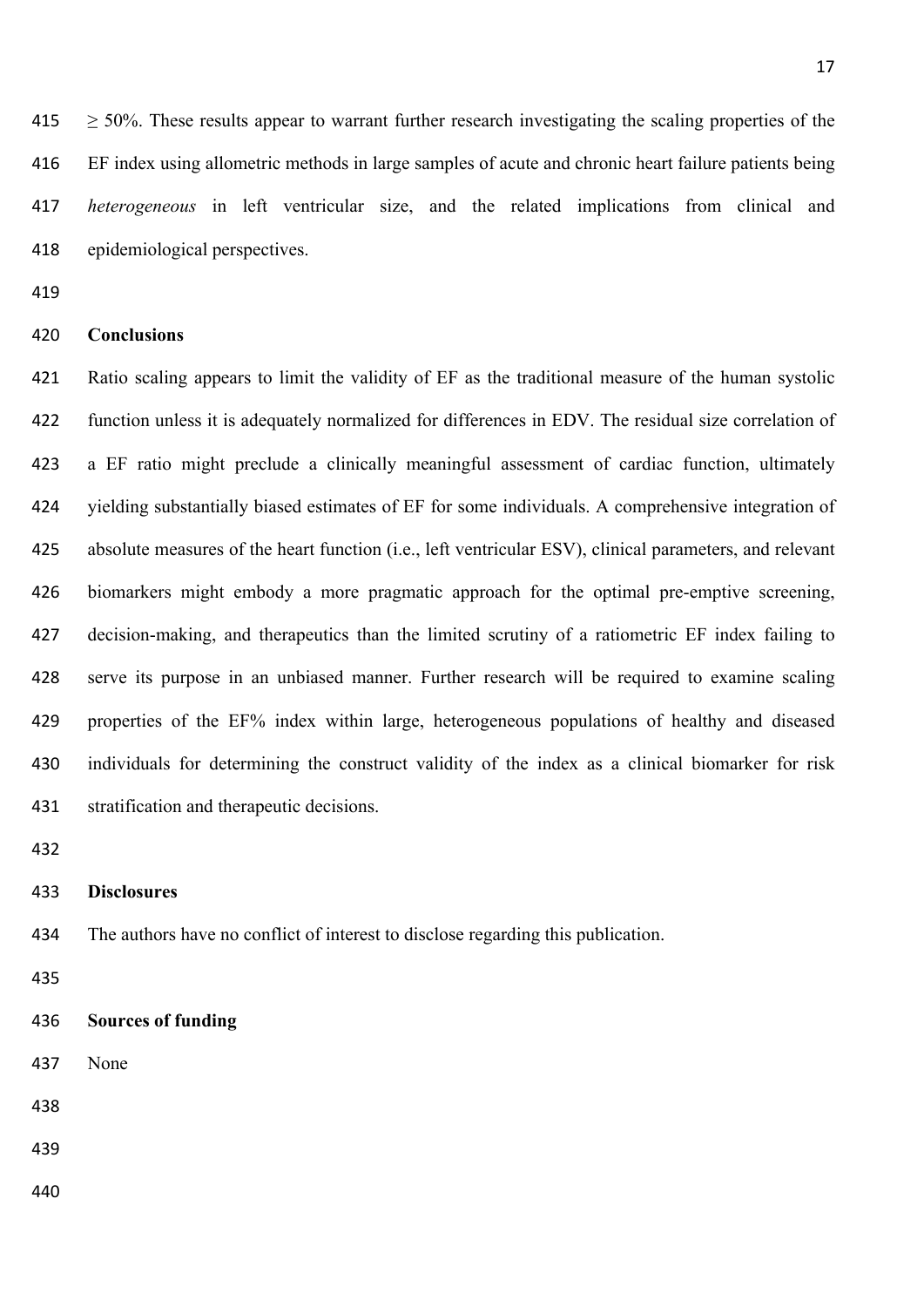#### **References**

- Abudiab MM, Redfield MM, Melenovsky V, et al. Cardiac output response to exercise in relation to
- metabolic demand in heart failure with preserved ejection fraction. *Eur J Heart Fail* (2013); **15**: 776- 785.
- Albrecht GH, Gelvin BR and Hartman SE. Ratios as a size adjustment in morphometrics. *Am J Phys Anthropol* (1993); **91**: 441-468.
- Atkinson G and Batterham AM. The clinical relevance of the percentage flow-mediated dilation index. *Curr Hypertens Rep* (2015); **17**.
- Aurigemma GP, Silver KH, Priest MA, et al. Geometric changes allow normal ejection fraction despite
- depressed myocardial shortening in hypertensive left ventricular hypertrophy. *J Am Coll Cardiol* (1995); **26**: 195-202.
- Batterham AM, George KP and Mullineaux DR. Allometric scaling of left ventricular mass by body dimensions in males and females. *Med Sci Sports Exerc* (1997); **29**: 181-186.
- Bild DE, Bluemke DA, Burke GL, et al. Multi-Ethnic Study of Atherosclerosis: objectives and design. *Am J Epidemiol* (2002); **156**: 871-881.
- Bluemke DA, Kronmal RA, Lima JA, et al. The relationship of left ventricular mass and geometry to
- incident cardiovascular events: the MESA (Multi-Ethnic Study of Atherosclerosis) study. *J Am Coll Cardiol* (2008); **52**: 2148-2155.
- Borlaug BA and Redfield MM. Diastolic and systolic heart failure are distinct phenotypes within the heart failure spectrum. *Circulation* (2011); **123**: 2006-2013.
- Brouwers FP, de Boer RA, van der Harst P, et al. Incidence and epidemiology of new onset heart failure with preserved vs. reduced ejection fraction in a community-based cohort: 11-year follow-up of PREVEND. *Eur Heart J* (2013); **34**: 1424-1431.
- Burnham KP, Anderson DR and Huyvaert KP. AIC model selection and multimodel inference in behavioral ecology: some background, observations, and comparisons. *Behav Ecol Sociobiol* (2011); **65**: 23-35.
- 
- Carabello BA. Evolution of the study of left ventricular function Everything old is new again. *Circulation*
- (2002); **105**: 2701-2703.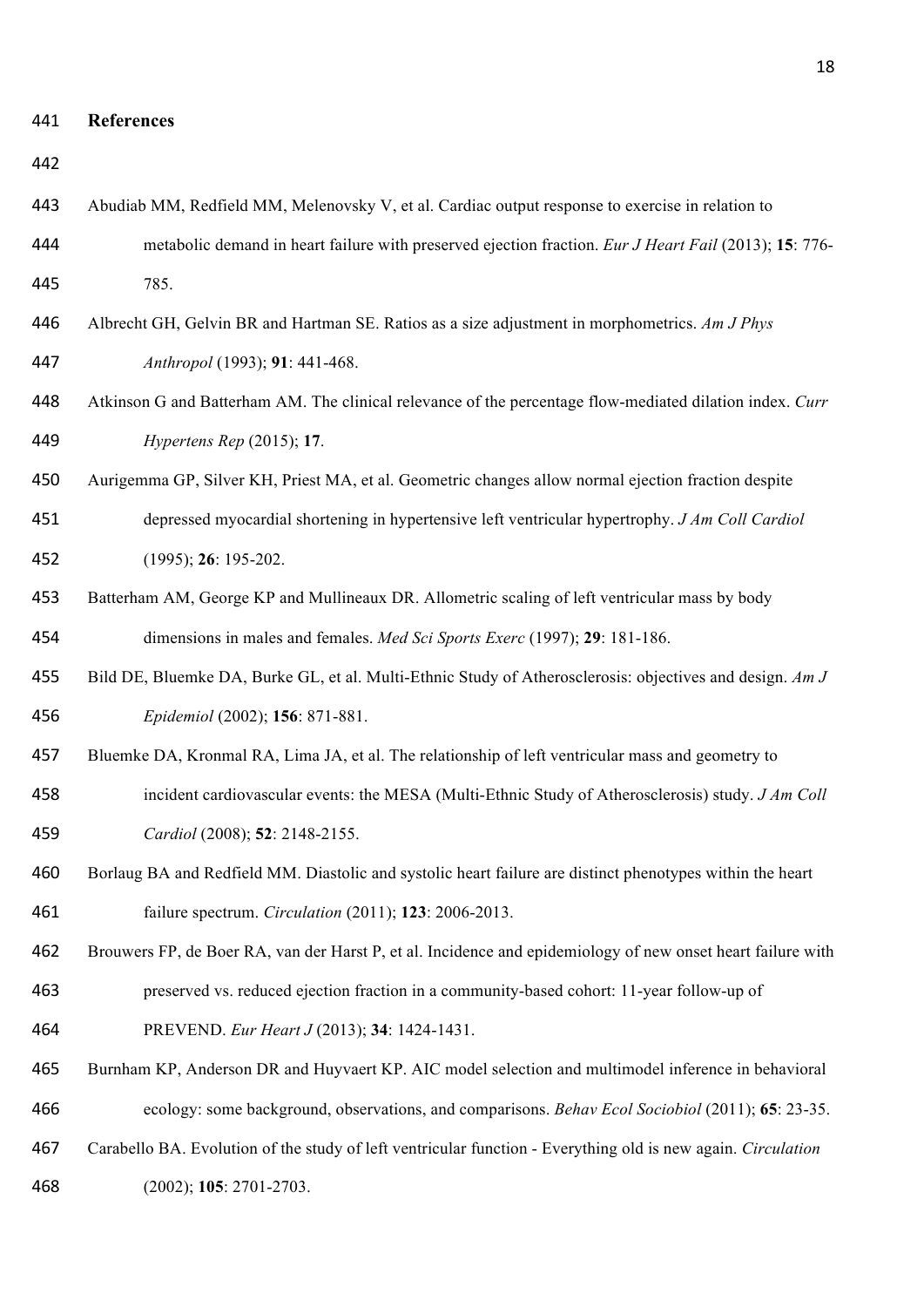- Chung AK, Das SR, Leonard D, et al. Women have higher left ventricular ejection fractions than men independent of differences in left ventricular volume - The Dallas Heart Study. *Circulation* (2006); **113**: 1597-1604.
- Cohn JN, Ferrari R and Sharpe N. Cardiac remodeling--concepts and clinical implications: a consensus paper from an international forum on cardiac remodeling. Behalf of an International Forum on Cardiac Remodeling. *J Am Coll Cardiol* (2000); **35**: 569-582.
- Cook C, Cole G, Asaria P, et al. The annual global economic burden of heart failure. *Int J Cardiol* (2014); **171**: 368-376.
- Curran-Everett D. Explorations in statistics: the analysis of ratios and normalized data. *Adv Physiol Educ* (2013); **37**: 213-219.
- Davies MK, Hobbs FDR, Davis RC, et al. Prevalence of left-ventricular systolic dysfunction and heart failure in the Echocardiographic Heart of England Screening study: a population based study. *Lancet* (2001); **358**: 439-444.
- Desai AS, Lewis EF, Li R, et al. Rationale and design of the treatment of preserved cardiac function heart
- failure with an aldosterone antagonist trial: a randomized, controlled study of spironolactone in
- patients with symptomatic heart failure and preserved ejection fraction. *Am Heart J* (2011); **162**: 966-972 e910.
- Dewey FE, Rosenthal D, Murphy DJ, Jr., et al. Does size matter? Clinical applications of scaling cardiac size and function for body size. *Circulation* (2008); **117**: 2279-2287.
- Dunlay SM, Roger VL and Redfield MM. Epidemiology of heart failure with preserved ejection fraction. *Nat Rev Cardiol* (2017); **14**: 591-602.
- Friedewald WT, Levy RI and Fredrickson DS. Estimation of the concentration of low-density lipoprotein cholesterol in plasma, without use of the preparative ultracentrifuge. *Clin Chem* (1972); **18**: 499-502.
- George K, Sharma S, Batterham A, et al. Allometric analysis of the association between cardiac dimensions and body size variables in 464 junior athletes. *Clin Sci* (2001); **100**: 47-54.
- Goldberg LR and Jessup M. Stage B heart failure: management of asymptomatic left ventricular systolic
- dysfunction. *Circulation* (2006); **113**: 2851-2860.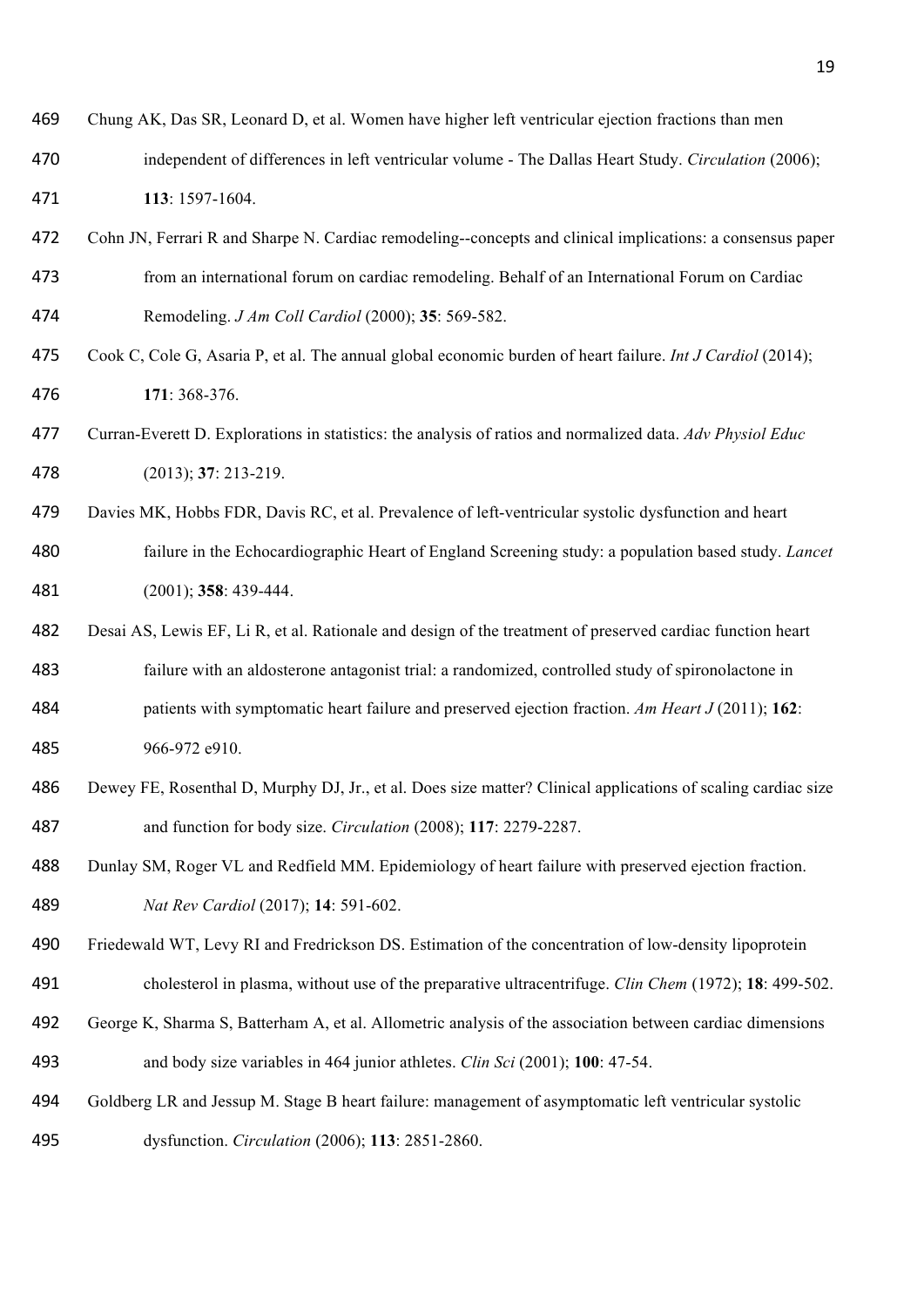- Gori M, Lam CS, Gupta DK, et al. Sex-specific cardiovascular structure and function in heart failure with preserved ejection fraction. *Eur J Heart Fail* (2014); **16**: 535-542.
- Habibi M, Chahal H, Opdahl A, et al. Association of CMR-measured LA function with heart failure development: results from the MESA study. *JACC Cardiovasc Imaging* (2014); **7**: 570-579.
- Kalogeropoulos AP and Butler J. Left ventricular ejection fraction in patients with acute heart failure: a limited tool? *Rev Esp Cardiol (Engl Ed)* (2017); **70**: 318-319.
- Kitzman DW, Little WC, Brubaker PH, et al. Pathophysiological characterization of isolated diastolic heart failure in comparison to systolic heart failure. *JAMA* (2002); **288**: 2144-2150.
- Konstam MA. "Systolic and diastolic dysfunction" in heart failure? Time for a new paradigm. *J Card Fail* (2003); **9**: 1-3.
- Laird N. Further comparative analyses of pretest-posttest research designs. *Am Stat* (1983); **37**: 329-330.
- Lang RM, Badano LP, Mor-Avi V, et al. Recommendations for cardiac chamber quantification by echocardiography in adults: an update from the American Society of Echocardiography and the European Association of Cardiovascular Imaging. *J Am Soc Echocardiogr* (2015); **28**: 1-39 e14.
- Levey AS, Bosch JP, Lewis JB, et al. A more accurate method to estimate glomerular filtration rate from
- serum creatinine: a new prediction equation. Modification of Diet in Renal Disease Study Group. *Ann Intern Med* (1999); **130**: 461-470.
- Levey AS, Stevens LA, Schmid CH, et al. A new equation to estimate glomerular filtration rate. *Ann Intern Med* (2009); **150**: 604-612.
- Li JK-J. *Comparative Cardiovascular Dynamics of Mammals* (1996). Boca Raton, FL: CRC Press; 59-73.
- Liu CY, Liu YC, Wu C, et al. Evaluation of age-related interstitial myocardial fibrosis with cardiac magnetic resonance contrast-enhanced T1 mapping: MESA (Multi-Ethnic Study of Atherosclerosis). *J Am Coll Cardiol* (2013); **62**: 1280-1287.
- Martinez-Selles M, Doughty RN, Poppe K, et al. Gender and survival in patients with heart failure:
- interactions with diabetes and aetiology. Results from the MAGGIC individual patient meta-
- analysis. *Eur J Heart Fail* (2012); **14**: 473-479.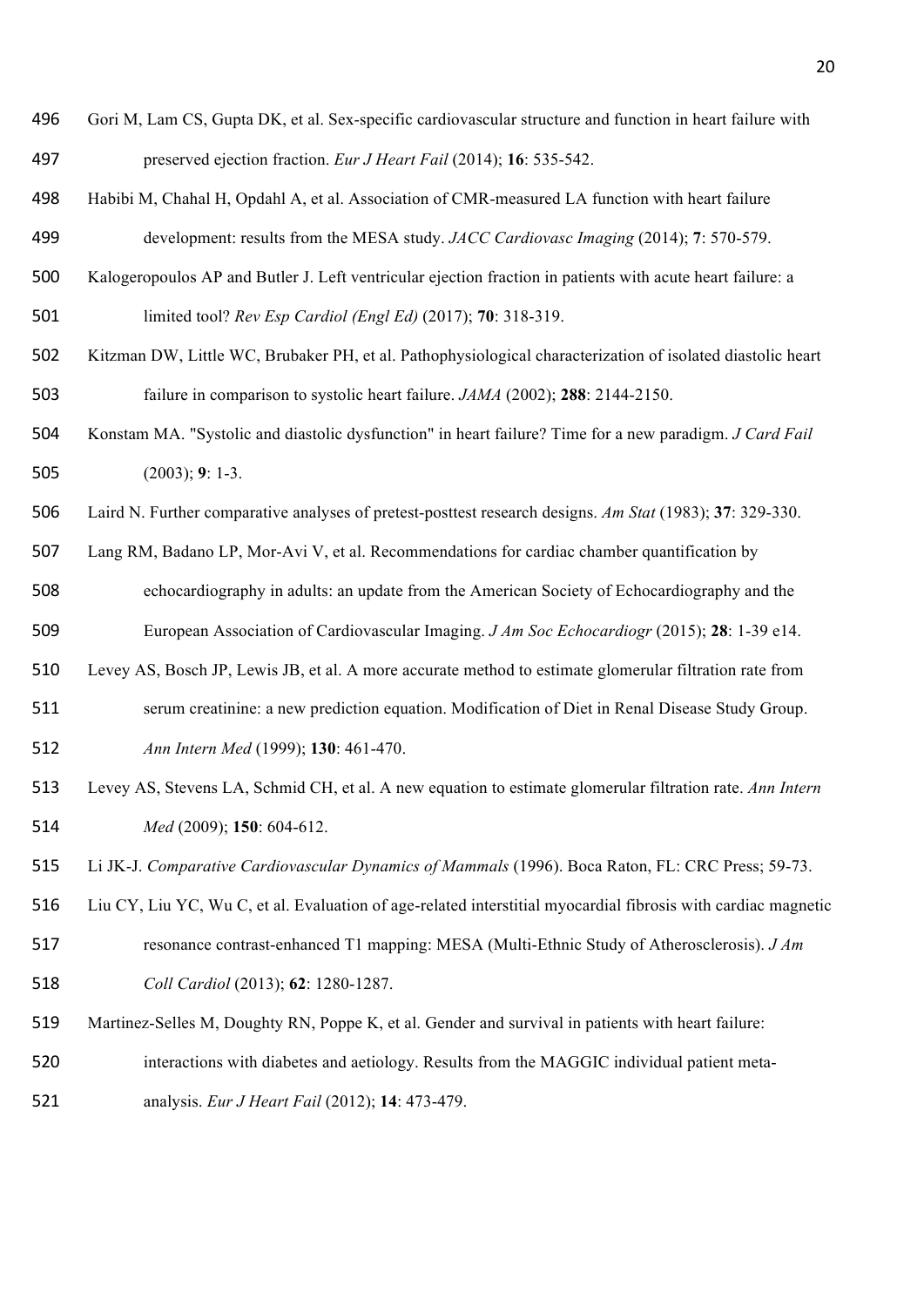Meta-analysis Global Group in Chronic Heart F. The survival of patients with heart failure with preserved or reduced left ventricular ejection fraction: an individual patient data meta-analysis. *Eur Heart J*

(2012); **33**: 1750-1757.

- Natori S, Lai S, Finn JP, et al. Cardiovascular function in multi-ethnic study of atherosclerosis: normal values by age, sex, and ethnicity. *AJR Am J Roentgenol* (2006); **186**: S357-365.
- Packard GC. The essential role for graphs in allometric analysis. *Biol J Linn Soc* (2017); **120**: 468-473.
- Packard GC. Is complex allometry in field metabolic rates of mammals a statistical artifact? *Comp Biochem Physiol Part A Mol Integr Physiol* (2017); **203**: 322-327.
- Pitt B, Pfeffer MA, Assmann SF, et al. Spironolactone for heart failure with preserved ejection fraction. *N Engl J Med* (2014); **370**: 1383-1392.
- Ponikowski P, Voors AA, Anker SD, et al. 2016 ESC Guidelines for the diagnosis and treatment of acute and chronic heart failure: The Task Force for the diagnosis and treatment of acute and chronic heart failure of the European Society of Cardiology (ESC) developed with the special contribution of the Heart Failure Association (HFA) of the ESC. *Eur Heart J* (2016); **37**: 2129-2200.
- Salton CJ, Chuang ML, O'Donnell CJ, et al. Gender differences and normal left ventricular anatomy in an adult population free of hypertension. A cardiovascular magnetic resonance study of the

Framingham Heart Study Offspring cohort. *J Am Coll Cardiol* (2002); **39**: 1055-1060.

- Shah AM, Claggett B, Sweitzer NK, et al. Cardiac structure and function and prognosis in heart failure with preserved ejection fraction: findings from the echocardiographic study of the Treatment of Preserved Cardiac Function Heart Failure with an Aldosterone Antagonist (TOPCAT) Trial. *Circ Heart Fail*
- (2014); **7**: 740-751.
- Solomon SD, Claggett B, Lewis EF, et al. Influence of ejection fraction on outcomes and efficacy of spironolactone in patients with heart failure with preserved ejection fraction. *Eur Heart J* (2016); **37**: 455-462.
- Stokke TM, Hasselberg NE, Smedsrud MK, et al. Geometry as a confounder when assessing ventricular systolic function: comparison between ejection fraction and strain. *J Am Coll Cardiol* (2017); **70**:
- 942-954.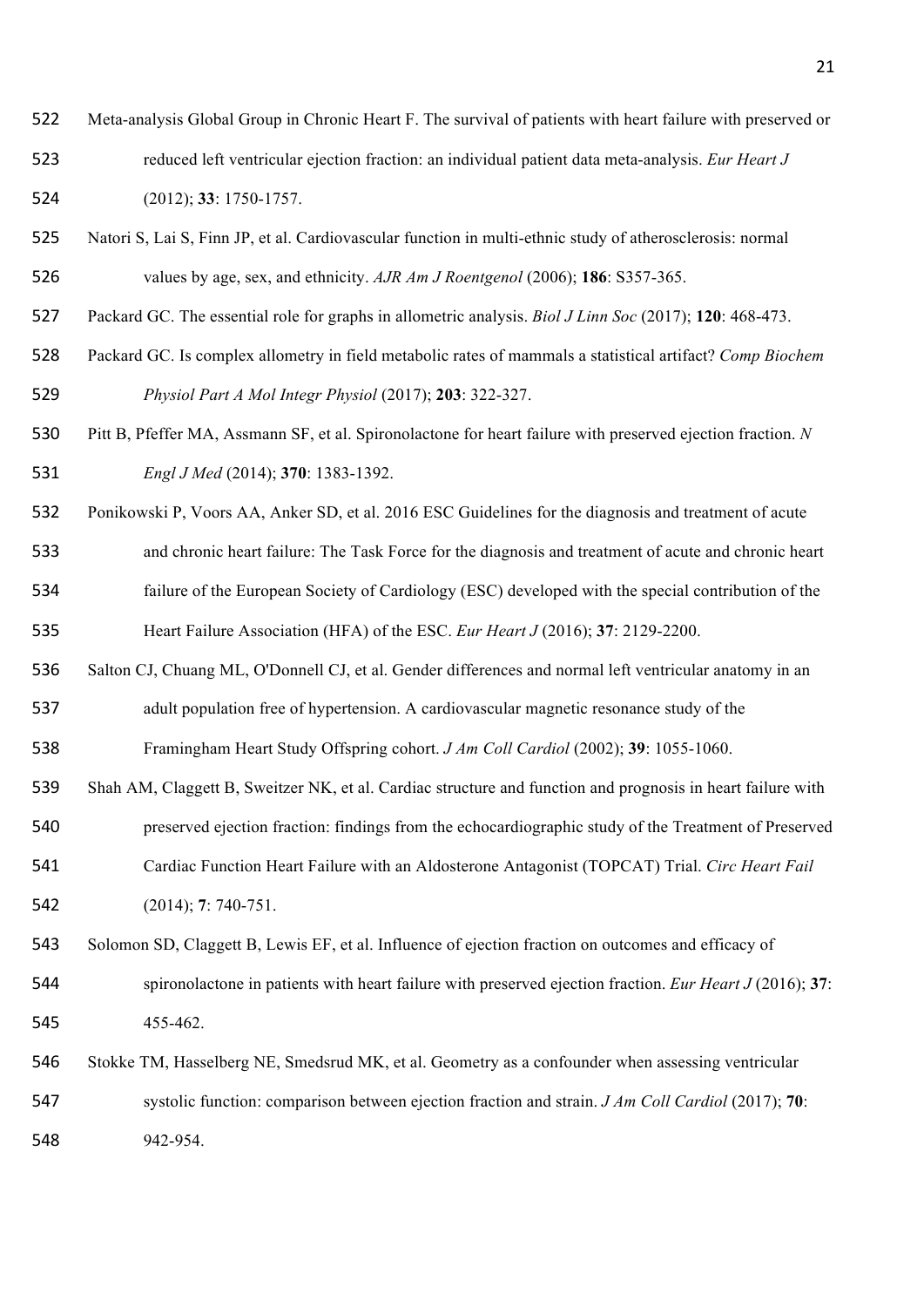| 549        | Tanner JM. Fallacy of per-weight and per-surface area standards, and their relation to spurious correlation. J |
|------------|----------------------------------------------------------------------------------------------------------------|
| 550        | Appl Physiol (1949); 2: 1-15.                                                                                  |
| 551        | Townsend N, Bhatnagar P, Wilkins E, et al. Cardiovascular disease statistics, 2015. British Heart              |
| 552        | Foundation: London (2015).                                                                                     |
| 553        | Vanderburgh PM. Two important cautions in the use of allometric scaling: the common exponent and group         |
| 554        | difference principles. Meas Phys Educ Exerc Sci (1998); 2: 153-163.                                            |
| 555        | Yeboah J, Rodriguez CJ, Stacey B, et al. Prognosis of individuals with asymptomatic left ventricular systolic  |
| 556        | dysfunction in the multi-ethnic study of atherosclerosis (MESA). <i>Circulation</i> (2012); 126: 2713-         |
| 557        | 2719.                                                                                                          |
| 558        | Yeon SB, Salton CJ, Gona P, et al. Impact of age, sex, and indexation method on MR left ventricular            |
| 559        | reference values in the Framingham Heart Study offspring cohort. <i>J Magn Reson Imaging</i> (2015);           |
| 560        | 41: 1038-1045.                                                                                                 |
| 561        | Ziaeian B and Fonarow GC. Epidemiology and aetiology of heart failure. Nat Rev Cardiol (2016); 13: 368-        |
| 562        | 378.                                                                                                           |
| 563        |                                                                                                                |
| 564        |                                                                                                                |
| 565        |                                                                                                                |
| 566        |                                                                                                                |
| 567        |                                                                                                                |
| 568        |                                                                                                                |
| 569        |                                                                                                                |
| 570        |                                                                                                                |
| 571        |                                                                                                                |
| 572        |                                                                                                                |
| 573        |                                                                                                                |
| 574        |                                                                                                                |
| 575        |                                                                                                                |
| 576<br>577 |                                                                                                                |
|            |                                                                                                                |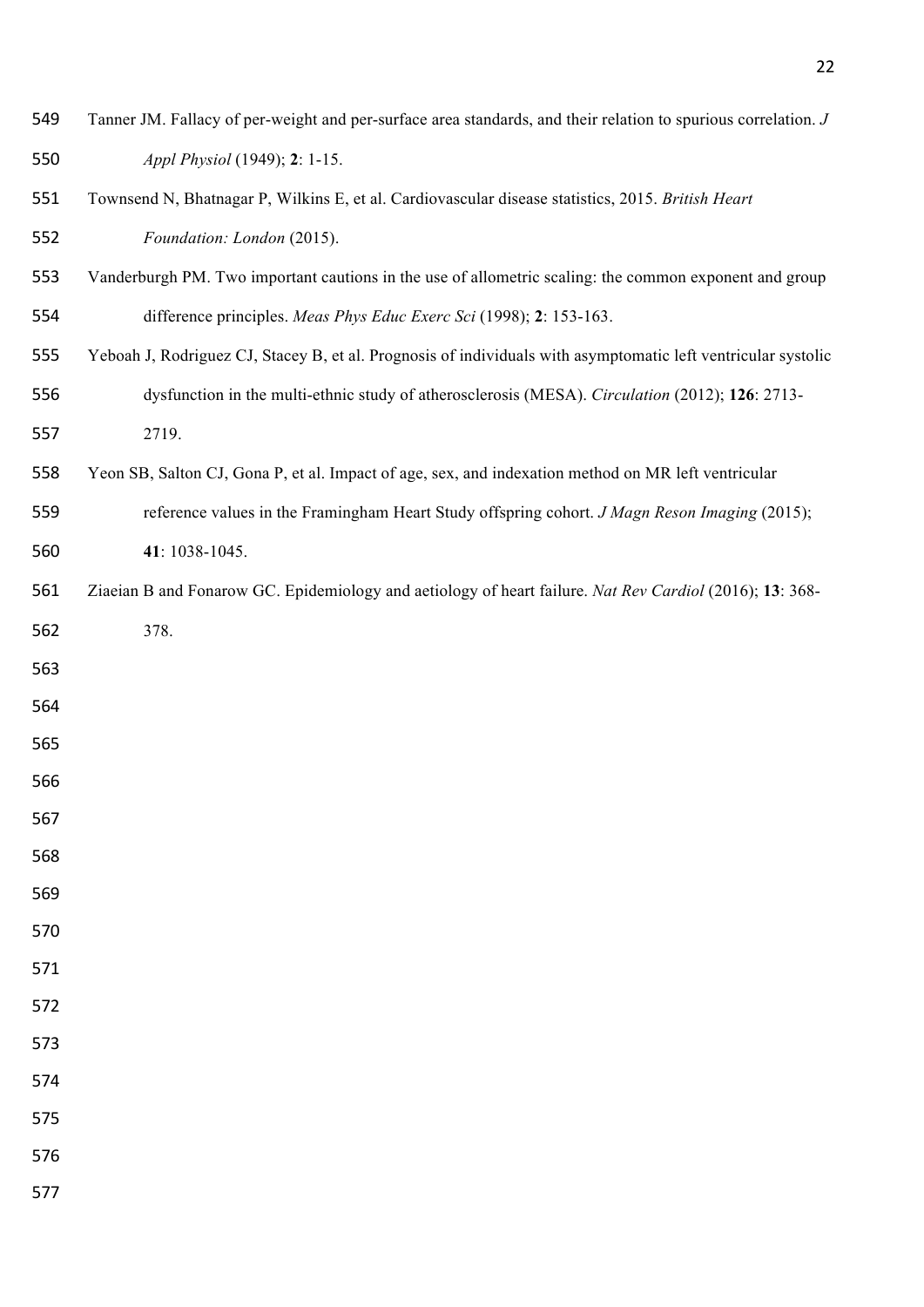| 578 | <b>Table Legends</b>                                                                               |
|-----|----------------------------------------------------------------------------------------------------|
| 579 |                                                                                                    |
| 580 | Table 1. Summary data for the study participants in MESA and TOPCAT stratified by sex.             |
| 581 |                                                                                                    |
| 582 | <b>Figure Legends</b>                                                                              |
| 583 |                                                                                                    |
| 584 | Figure 1. Scatterplots showing the inverse relationship between the ratiometric EF and EDV in      |
| 585 | MESA (a), $r = -0.67$ (95%CI: $-0.76$ to $-0.55$ ) and TOPCAT (b), $r = -0.41$ (95%CI: $-0.46$ to  |
| 586 | $-0.35$ ), and linear bivariate relationship between SV and EDV in MESA (c), r = 0.68 (95%CI: 0.57 |
| 587 | to 0.77), Y-intercept = 44 mL (95%CI: 34 mL to 54 mL) and TOPCAT (d), $r = 0.88$ (95%CI: 0.86      |
| 588 | to 0.89), Y-intercept = 13 mL (95%CI: 11 mL to 14 mL).                                             |
| 589 |                                                                                                    |
| 590 | Figure 2. Scatterplots showing the allometric relationship SV and EDV from the multivariable       |
| 591 | model, SV = 1.75 EDV $^{0.78}$ in MESA (a), and SV = 1.22 EDV $^{0.86}$ in TOPCAT (b), and raw     |
| 592 | residuals against the predicted values from the 2-parameter power function with normal,            |
| 593 | heteroscedastic error in MESA (c) and TOPCAT (d) samples.                                          |
| 594 |                                                                                                    |
| 595 |                                                                                                    |
| 596 | <b>Supplemental Material Legends</b>                                                               |
| 597 |                                                                                                    |
| 598 | Supplemental Table 1. Statistical models fitted to untransformed data for left ventricular stroke  |
| 599 | volume and end-diastolic volume in the MESA.                                                       |
| 600 |                                                                                                    |
| 601 | Supplemental Table 2. Statistical models fitted to untransformed data for left ventricular stroke  |
| 602 | volume and end-diastolic volume in the TOPCAT echocardiographic sub-study.                         |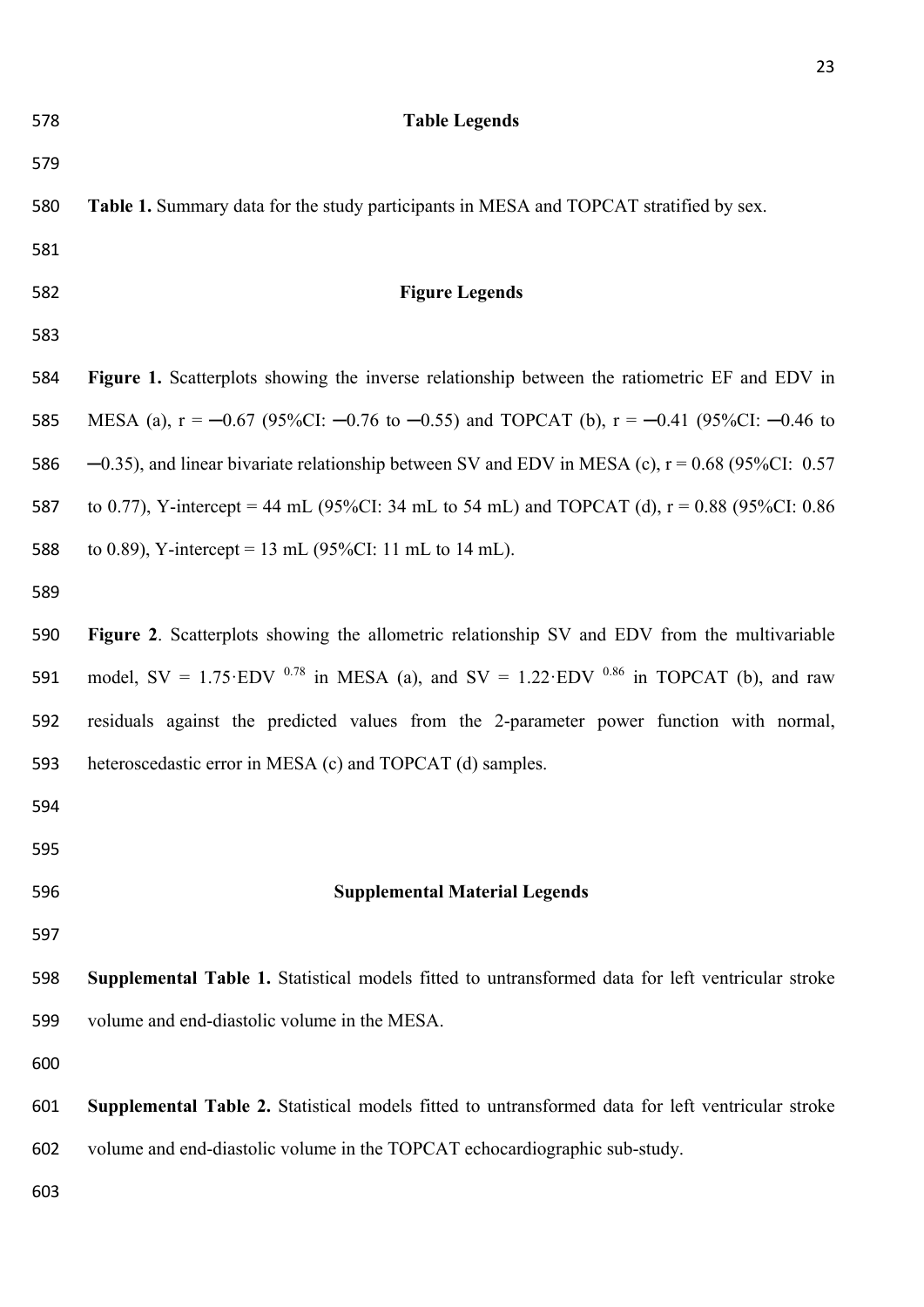|                                            | <b>MESA</b>      |                  |                           | <b>TOPCAT</b>               |  |
|--------------------------------------------|------------------|------------------|---------------------------|-----------------------------|--|
|                                            | Men              | Women            | Men                       | Women                       |  |
| Variable                                   | $(n = 75)$       | $(n = 37)$       | $(n = 433)$               | $(n = 431)$                 |  |
| Age, y                                     | $68.3 \pm 8.0$   | $68.5 \pm 8.5$   | $69.5 \pm 9.5$            | $70.5 \pm 9.8$              |  |
| Weight, kg                                 | $85.6 \pm 15.6$  | $75.3 \pm 15.6$  | $95.8 \pm 21.8$           | $84.7 \pm 21.5$             |  |
| Height, cm                                 | $173.4 \pm 7.6$  | $159.6 \pm 7.0$  | $174.2 \pm 8.2$           | $159.8 \pm 7.6^{\ddagger}$  |  |
| Waist circumference, cm                    | $102.2 \pm 11.8$ | $99.7 \pm 15.9$  | $107.3 \pm 16.2$          | $102.6 \pm 15.2^{\ddagger}$ |  |
| BMI, $\text{kg/m}^2$                       | $28.4 \pm 4.4$   | $29.6 \pm 6.0$   | $31.4 \pm 6.2$            | $33.1 \pm 7.8^{\ddagger}$   |  |
| Diabetes mellitus, n $(\%)$                | 18(24)           | 11(30)           | 176(41)                   | 157(36)                     |  |
| eGFR, $mL/min/1.73m2$                      | $72.2 \pm 20.6$  | $69.1 \pm 18.4$  | $69.1 \pm 20.6$           | $63.3 \pm 19.7$             |  |
| Systolic blood pressure, mmHg              | $135 \pm 20$     | $143 \pm 22$     | $127 \pm 14$ <sup>‡</sup> | $130 \pm 15$                |  |
| Diastolic blood pressure, mmHg             | $74 \pm 11$      | $72 \pm 11$      | $73 \pm 11^{\frac{1}{4}}$ | $74 \pm 11$                 |  |
| Heart rate, beats/min                      | $64 \pm 11$      | $70 \pm 12$      | $68 \pm 12$               | $69 \pm 11$                 |  |
| LV mass, g                                 | $206 \pm 54$     | $149 \pm 45$     | $244 \pm 68$ <sup>‡</sup> | $193 \pm 59^{\text{+}}$     |  |
| LV end-diastolic volume, mL                | $163 \pm 49$     | $121 \pm 34$     | $112 \pm 34$              | $86 \pm 28$                 |  |
| LV end-systolic volume, mL                 | $66 \pm 39$      | $42 \pm 29$      | $48 \pm 22$               | $34 \pm 16$                 |  |
| LV stroke volume, mL                       | $97 \pm 23$      | $79 \pm 17$      | $64 \pm 17$               | $52 \pm 15$                 |  |
| Adjusted LV stroke volume, mL <sup>*</sup> | $90 \pm 15$      | $92 \pm 16$      | $58\pm8$                  | $58 \pm 7$                  |  |
| Ratiometric EF, (%)                        | $61.8 \pm 11.5$  | $67.5 \pm 12.8$  | $58.3 \pm 8.4$            | $61.0 \pm 7.3$              |  |
| Normalized EF, $(\%)^*$                    | $63.1 \pm 10.3$  | $64.8 \pm 10.9$  | $59.4 \pm 8.1$            | $59.9 \pm 7.0$              |  |
| Normalized EF, mL/mL $(\% )^{\dagger}$     | $186.4 \pm 30.4$ | $191.4 \pm 32.2$ | $111.8 \pm 15.2$          | $112.7 \pm 13.2$            |  |

**Table 1.** Summary data for the study participants in MESA and TOPCAT stratified by sex.

Data are presented as mean  $\pm$  SD for continuous variables, and frequency or percentages for categorical variables.  $\ddot{\cdot}$ : 2-parameter power function with normal, heteroscedastic error; <sup>†</sup>: power function ratio; <sup>‡</sup>: indicates missing observations; EF: left ventricular ejection fraction; BMI: body-mass index; eGFR: estimated glomerular filtration rate; LV: left ventricular. The normalized parameters of systolic function (footnote \* ) were derived directly from the model residuals working in the raw arithmetic data space, with the ratiometric EF or LV stroke volume as the dependent variable and LV end-diastiolic volume, chronological age, and sex as predictors. Each participant's residual was added to the predicted mean ratio at the mean LV end-diastolic volume in the whole sample, to obtain an adjusted EF or LV stroke volume free from the influence of LV end-diastolic volume (Albrecht *et al.*, 1993; Laird 1983). The normalized index (footnote <sup>†</sup>) was directly derived from the ratio of LV stroke volume to end-diastolic volume raised to the power of 0.78 and 0.86 in the MESA and TOPCAT samples, respectively.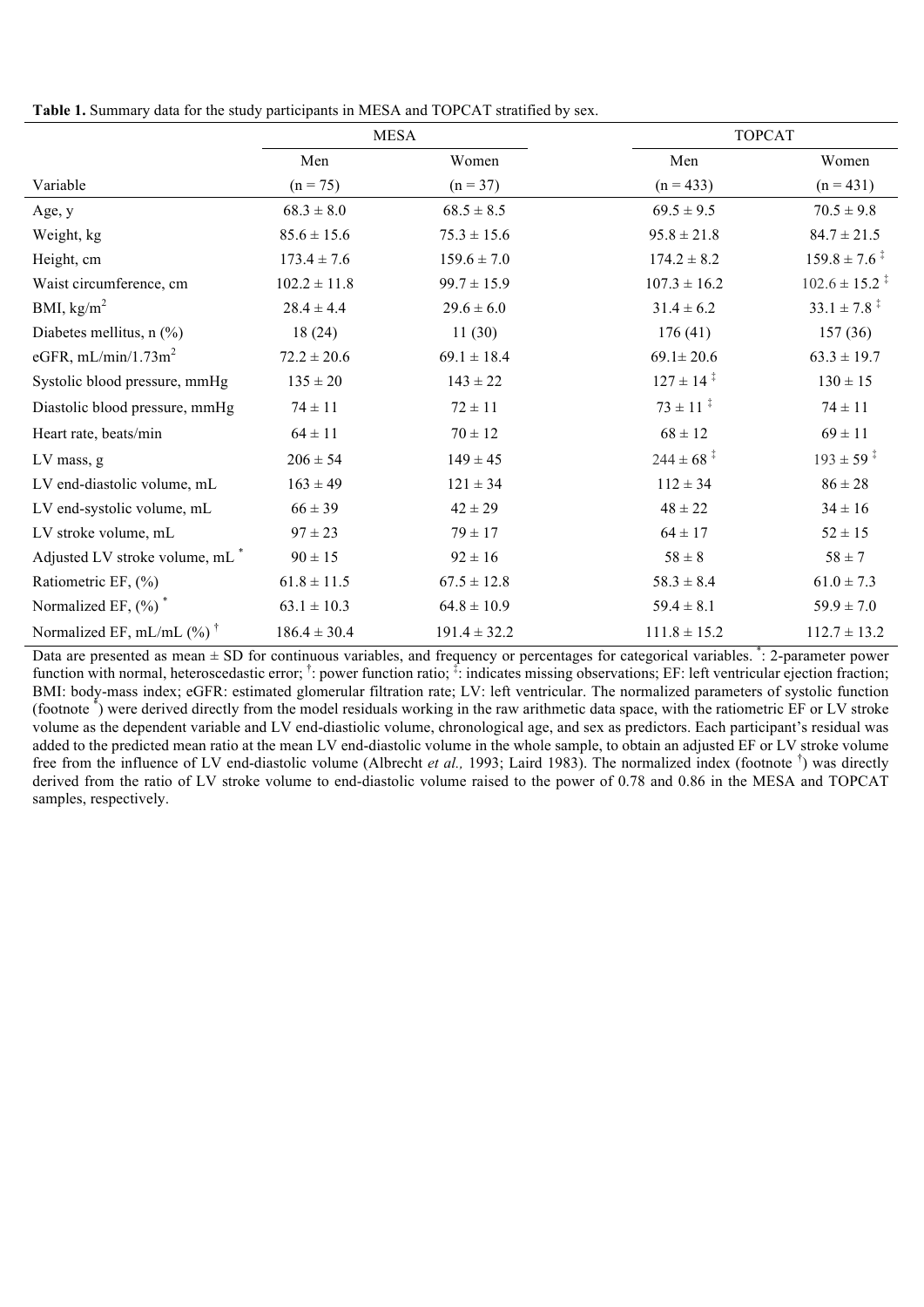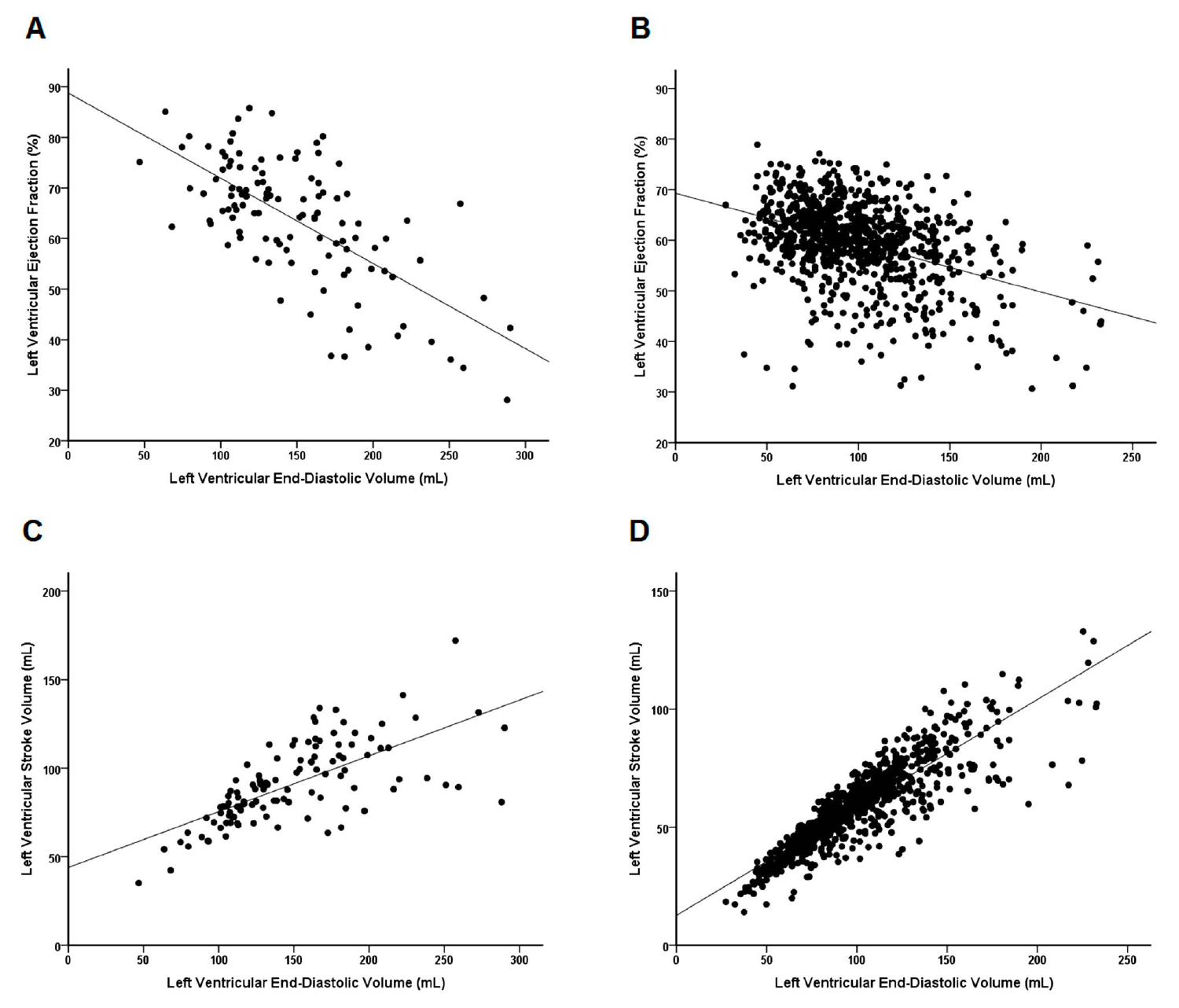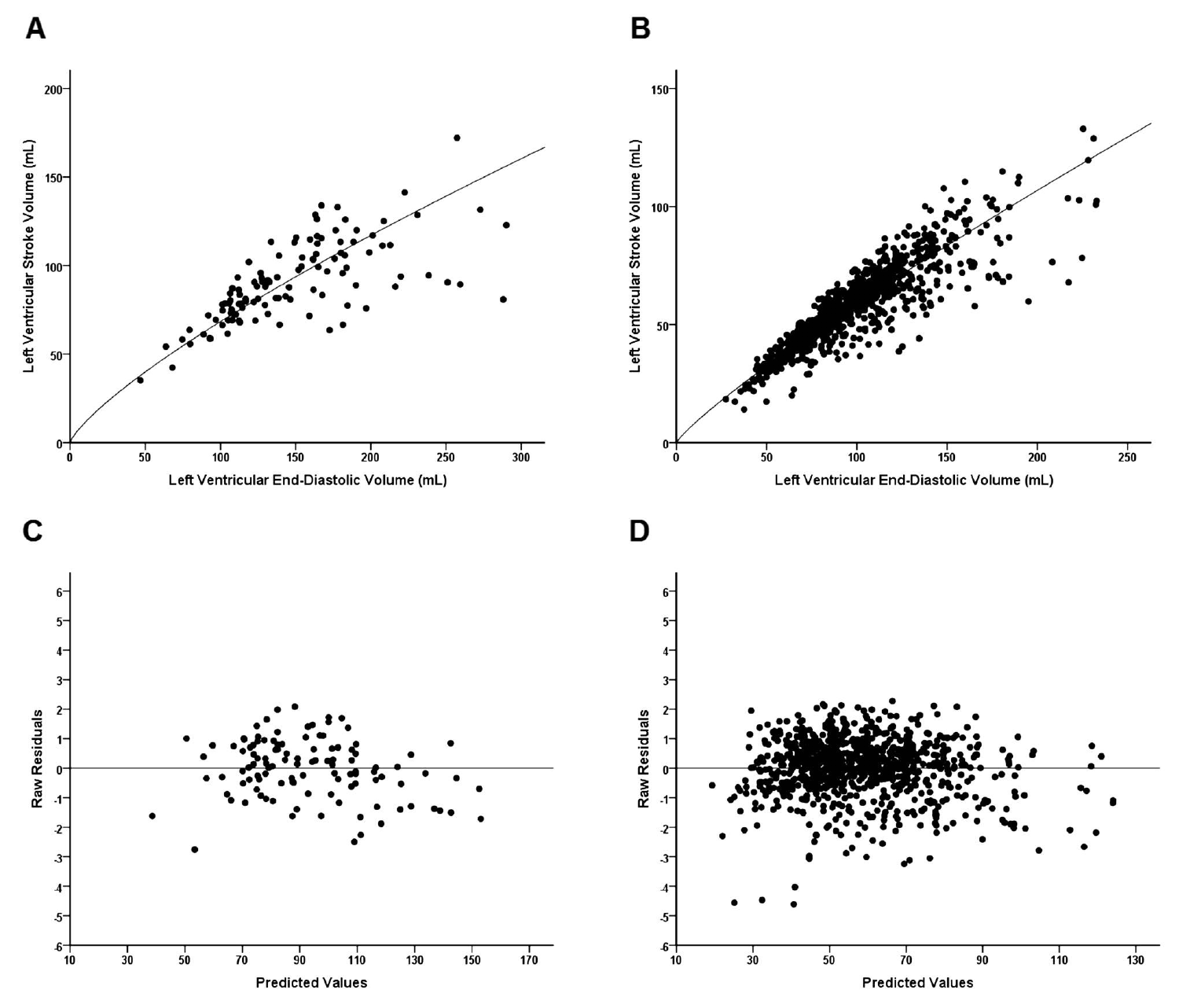| the meda<br>Model                                                      | $\rm AIC$ | $\triangle AIC$  | Inference             |
|------------------------------------------------------------------------|-----------|------------------|-----------------------|
|                                                                        |           |                  |                       |
| Straight line, no intercept, with normal, homoscedastic error          | 959.9     | 50.4             | no empirical support  |
| Straight line, intercept, with normal, homoscedastic error             | 956.6     | 47.2             | no empirical support  |
| Three-parameter power function with normal, homoscedastic error        | 949.4     | 40.0             | no empirical support  |
| Failed to converge. Re-arranged, convergence criterion changed to 0.18 |           |                  |                       |
| Two-parameter power function with normal, homoscedastic error          | 948.3     | 38.8             | no empirical support  |
| Straight line, no intercept, with lognormal heteroscedastic error      | 945.0     | 35.6             | no empirical support  |
| Straight line, intercept, with lognormal heteroscedastic error         | 942.1     | 32.6             | no empirical support  |
|                                                                        |           |                  |                       |
| Two-parameter power function with lognormal, heteroscedastic error     | 930.9     | 21.4             | no empirical support  |
| Three-parameter power function with lognormal, heteroscedastic error   | 922.8     | 13.3             | weak support          |
| Failed to converge. Re-arranged, convergence criterion changed to 0.16 |           |                  |                       |
| Straight line, intercept, with normal, heteroscedastic error           | 918.8     | 9.4              | weak support          |
|                                                                        |           |                  |                       |
| Straight line, no intercept, with normal, heteroscedastic error        | 917.6     | 8.2              | weak support          |
| Three-parameter power function with normal, heteroscedastic error      | 915.1     | 5.7              | plausible alternative |
| Failed to converge. Re-arranged, convergence criterion changed to 0.17 |           |                  |                       |
|                                                                        |           |                  |                       |
| Two-parameter power function with normal, heteroscedastic error        | 909.4     | $\boldsymbol{0}$ | best                  |

**Supplemental Table 1.** Statistical models fitted to untransformed data for left ventricular stroke volume and end-diastolic volume in the MESA

 $AIC = Akaike's information criterion; \Delta AIC = Akaike difference$